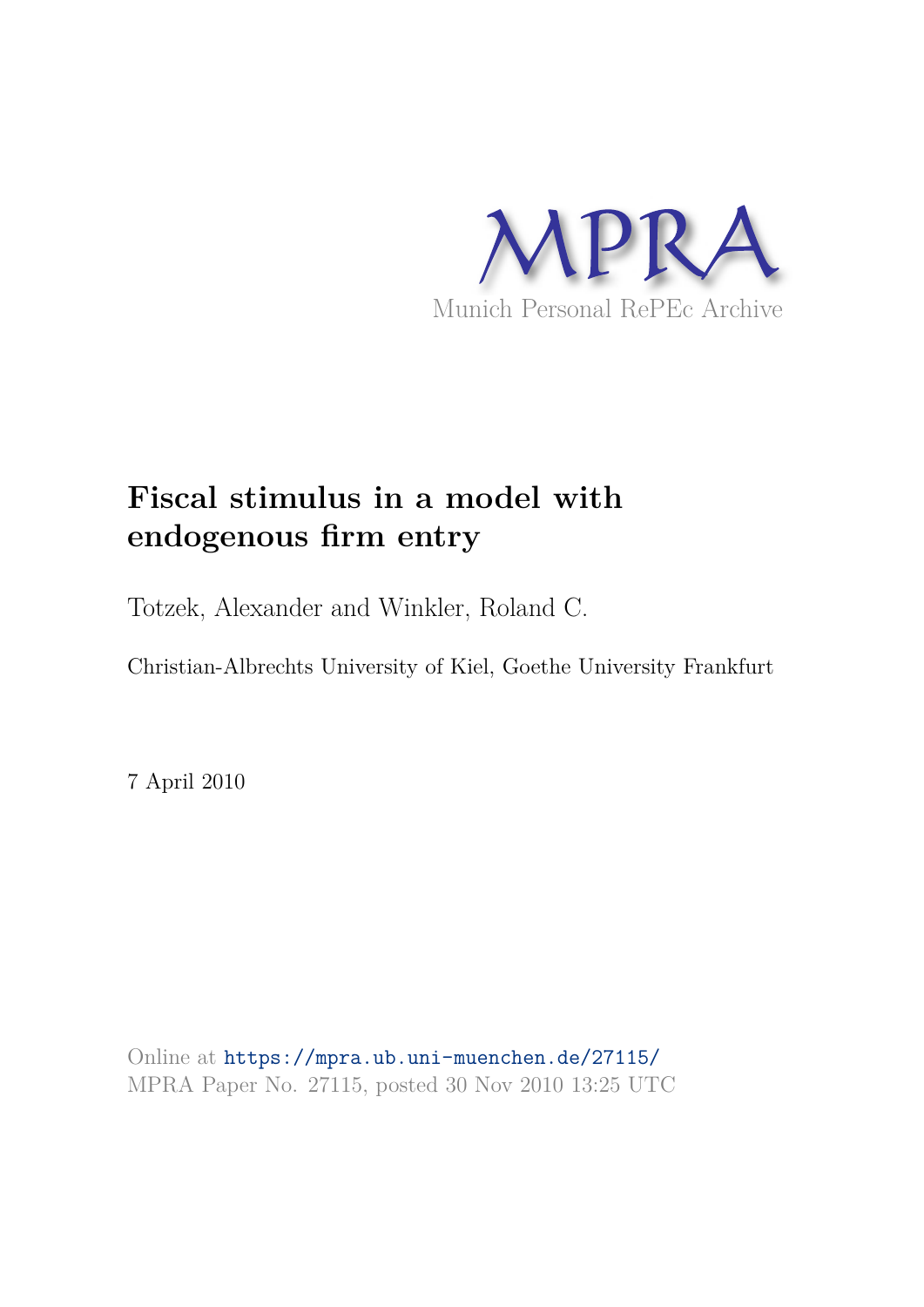# Fiscal stimulus in a model with endogenous firm entry

Alexander Totzek‡

Christian-Albrechts-University Kiel

Roland C. Winkler§ Goethe University Frankfurt

First draft: April 2010 This draft: November 2010

#### Abstract

This paper explores different fiscal stimuli within a business cycle model with an endogenous mass of firms which we estimate for the U.S. economy using Bayesian techniques. We demonstrate that a changing mass of firms is a crucial dimension for evaluating fiscal policy since it can both accelerate and decelerate the impacts of fiscal stimuli. When fiscal interventions cause the mass of firms to decline, an additional crowdingout effect of investment in new firms results in a multiplier below that of the standard RBC model. In the presence of demand stimuli, fiscal multipliers are small and the mass of firms may decline. This holds in particular under distortionary tax financing. By contrast, policies that disburden private agents from income taxes are effective in boosting economic activity and product creation.

JEL classification: E62, E32, E22

Keywords: Fiscal Multipliers, Firm Entry, Product Variety

<sup>‡</sup>Address: Department of Economics, Christian-Albrechts-University Kiel, Olshausenstr. 40, 24098 Kiel, Germany. Phone: ++49-431-880-1447, E-mail: totzek@economics.uni-kiel.de

 $§$ Address: Department of Money and Macroeconomics, Goethe University Frankfurt, Grüneburgplatz 1, House of Finance, 60323 Frankfurt am Main, Germany. Phone: ++49-69-798-33800, E-mail: winkler@hof.uni-frankfurt.de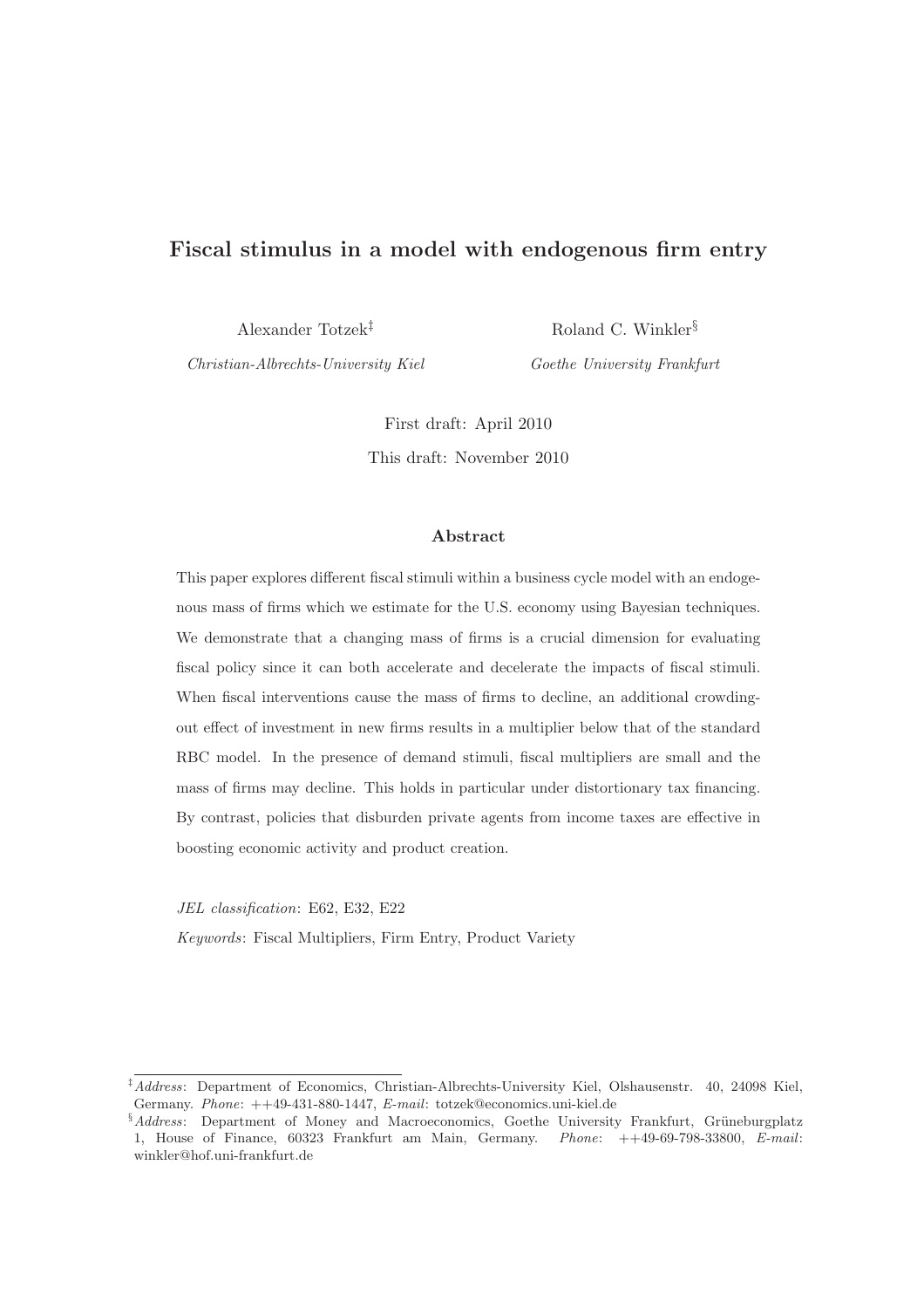# 1 Introduction

In order to fight the recessionary impacts of the recent financial crisis, governments throughout the globe have passed large fiscal packages and thereby triggered a debate about the effectiveness of government spending in stimulating economic activity.

In this context Romer and Bernstein (2009) evaluate the impacts of the U.S. fiscal package of January 2009 and find a multiplier significantly larger than one. However, several authors challenge this finding. Cogan et al. (2010) and Cwik and Wieland (2009) respectively employ empirically estimated models for the U.S. and Euro economy [Smets and Wouters  $(2007, 2003)$ ] and report multipliers less than one.<sup>1</sup> Uhlig  $(2010)$  emphasizes the role of distortionary taxation for the effectiveness of fiscal stimuli. He shows that an increase in government consumption which is financed not only by debt but partly by distortionary labor taxes leads to a short-run boom in output but comes at the cost of an output reduction later on. Faia, Lechthaler, and Merkl (2010) and Campolmi, Faia, and Winkler (2010) demonstrate that a pure demand stimulus leads to very small (or even negative) multipliers in models with frictional labor markets. Moreover, both studies emphasize that other forms of fiscal stimuli such as hiring subsidies or income tax cuts are much more effective in boosting output and employment.

All these contributions analyze the impacts of fiscal stimuli on standard measures of economic activity (GDP, employment, investment) but neglect their impact on the extensive margin, i.e. the mass of incumbent and new products (or: firms) in the market.<sup>2</sup> However, a recent literature highlights the role of an endogenous mass of firms as an important propagation and amplification mechanism for business cycle fluctuations.<sup>3</sup> Bilbiie, Ghironi, and Melitz (2007a) and Bergin and Corsetti (2008) respectively demonstrate that technological innovations and shocks to monetary policy are amplified by endogenizing the extensive margin. With respect to fiscal interventions, a substantial pro-cyclical behavior of the mass of firms may help to explain how fiscal stimuli generate large and persistent business cycle fluctuations. In particular, this amplification effect potentially give rise to

 $1$ Note that Cogan et al. (2010) also incorporate rule-of-thumb consumers.

<sup>&</sup>lt;sup>2</sup>Remark: As standard in the macroeconomic literature, there is a one-to-one identification between a firm and a product. We will thus use the latter expressions synonymously.

<sup>&</sup>lt;sup>3</sup> Among others, Devereux, Head, and Lapham (1996), Bergin and Corsetti (2008), and Totzek (2010) show that GDP is highly correlated with the number of producing firms.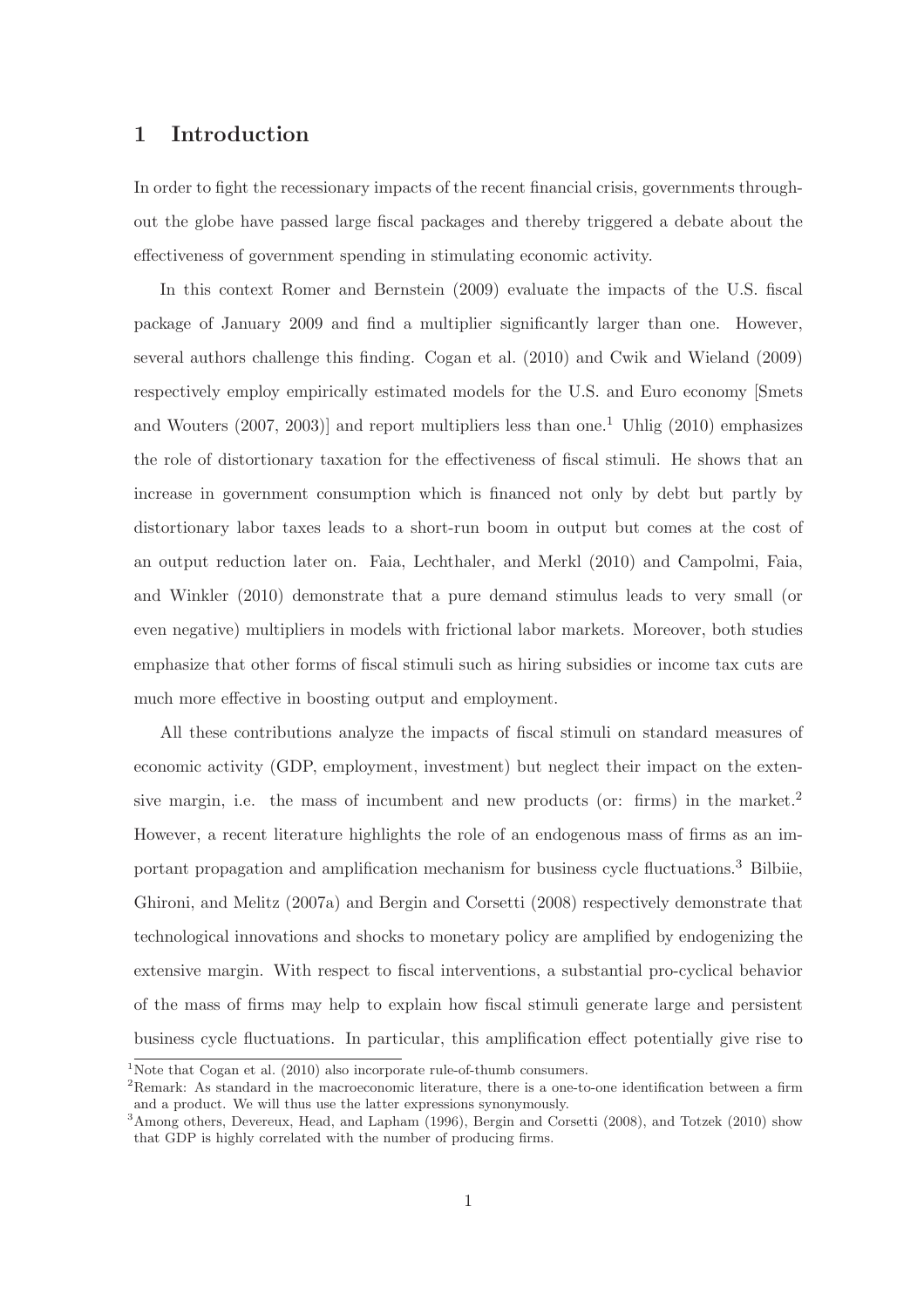larger multipliers.

The aim of this paper is thus twofold. First, we explore the impacts of different fiscal stimuli on product variety applying a real business cycle model with firm entry which we estimate for the U.S. using Bayesian techniques. Second, we calculate fiscal multipliers for both our baseline model with an endogenous mass of firms and for the standard case of a constant extensive margin. This enables us to investigate whether a changing mass of firms alters the effectiveness of fiscal stimuli. Our framework moreover allows for a closer examination of investment decisions – and crowding-out/in effects of fiscal interventions – since we can distinguish between investments in physical capital and those in new products. A further advantage of this kind of models is that profit taxation is not lump-sum. This allows a broader base for fiscal policy analysis.

Note that the aim of this paper is however not to calculate fiscal multipliers of the ARRA stimulus package as we do not apply a large scale DSGE model with several nominal and real frictions. Instead, we apply a rather simple framework and focus on the qualitative and quantitative differences to the standard RBC model. More precisely, we apply a variant of the model outlined in Bilbiie, Ghironi, and Melitz (2007a) with endogenous firm entry and capital in production. We consider six forms of fiscal stimuli: (i) a standard increase in government consumption<sup>4</sup> (a pure demand stimulus), (ii) a consumption tax cut, (iii) a cut in labor income taxes, (iv) a cut in capital income taxes, (v) a cut in dividend income taxes, and (vi) a unified cut in dividend and capital taxes. Thereby, we first assume that all fiscal stimuli are financed by lump-sum taxes. Thereafter, we reassess the results for the pure demand stimulus considering that the increase in government consumption is financed by different schemes of distortionary tax financing.

Our main findings are as follows. We demonstrate that the extensive margin can indeed act as an accelerator for the impacts of fiscal stimuli. More precisely, we find that if in response to a fiscal intervention the mass of firms increases, fiscal multipliers are amplified. In this case, two expansionary effects arise. First, an increasing extensive margin has a positive impact on goods production. Second, households have to invest in start-ups to

<sup>&</sup>lt;sup>4</sup>As much of the literature, we assume that the government only purchases consumption goods. Alternatively, one could consider government investment as in Leeper, Walker and Yang (2010) or could follow Cavallo (2005), Gomes (2009) or Leeper, Walker and Yang (2010) by assuming that governments employ workers to produce goods used for government consumption or government investment.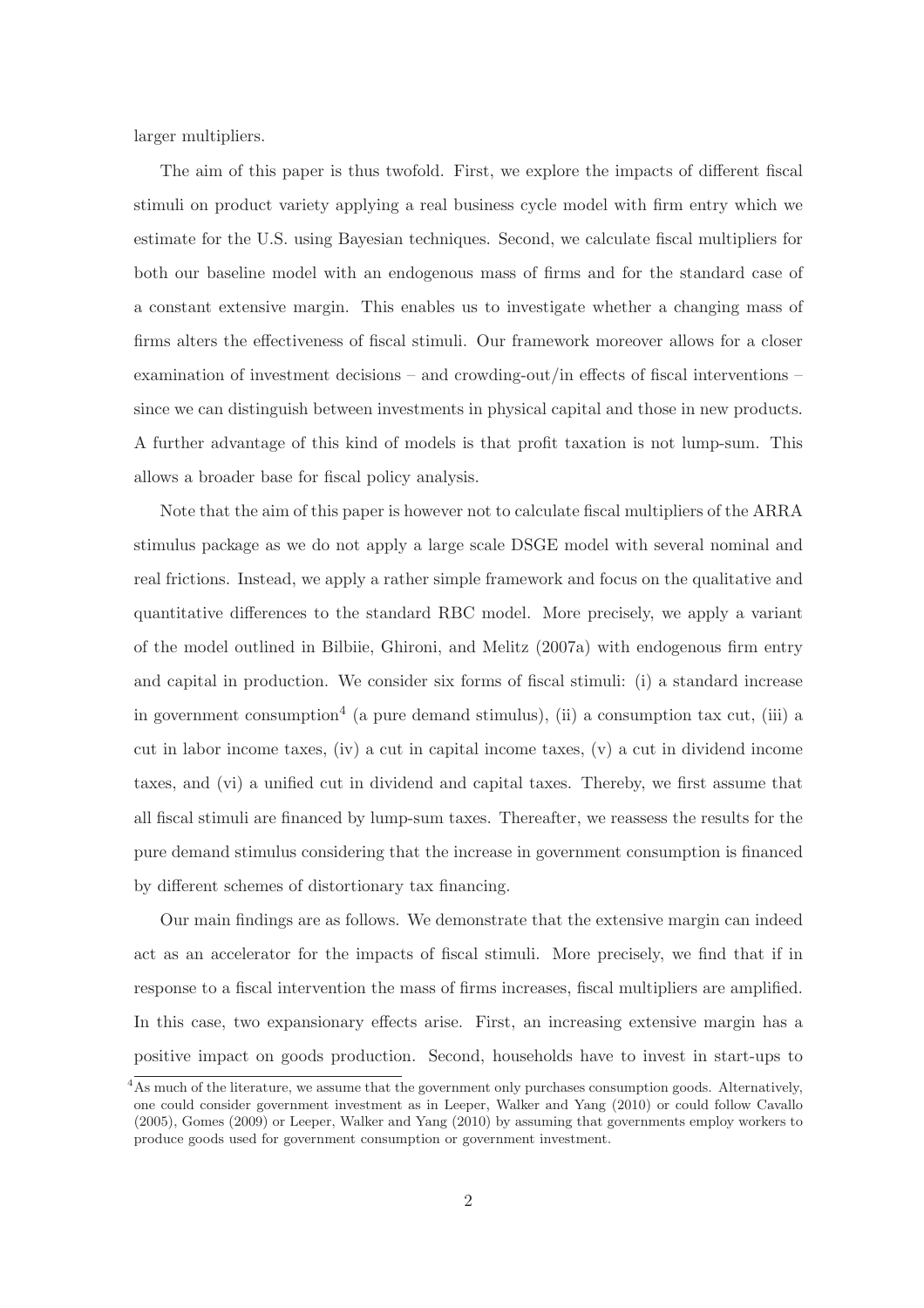create new firms. Additional investments in turn boost GDP. When compared to the standard RBC model – with a constant extensive margin – the multipliers are significantly larger. If, by contrast, the mass of firms decreases, the extensive margin dampens the impacts of fiscal stimuli on economic activity. The drop in new firm investment then represents an additional crowding-out effect. In comparison with the standard RBC model, the resulting multipliers are then significantly smaller.

With respect to the different fiscal packages, our analysis shows that the reaction of the extensive margin in response to an increase in government consumption turns out to be ambiguous. This result finds also support in the data as our estimation depicts an insignificant impact reaction of investment in new firms and of the mass of firms.<sup>5</sup> In line with this finding, Lewis (2009) points out that the mass of firms only reacts expansionary if the fiscal demand shock is sufficiently persistent.<sup>6</sup> The economic rationale is that only under highly persistent shocks potential firms expect future profit opportunities which cover the entry cost and consequently enter the market.

We extend this analysis by demonstrating that the ambiguous impact of government consumption shocks on product variety is not only driven by the shock persistence but by the combination of the latter with the labor supply elasticity. Furthermore, we show that the source of government financing is a crucial dimension, too. The economic intuition why the reaction of the mass of product varieties may turn negative when the labor supply elasticity is low is as follows. Suppose labor is the only input in production and is supplied totally inelastic. In an RBC model with a fixed mass of producers, an increase in consumption consequently causes a complete crowding-out of private consumption. In the entry model, however, households can reallocate their labor force between working in the manufacturing sector and creating new products.<sup>7</sup> Households are then able to dampen the drop in private consumption by increasing hours worked in the manufacturing sector and decrease hours worked for product creation. Product variety consequently declines when labor supply is sufficiently inelastic.

 $5\overline{For the remaining shocks considered in the estimation process (shock to the price mark-up, entry costs,$ labor supply, and technology) the reactions are however significant.

 $6$ Lewis (2009) extends the sticky price framework of Bilbiie, Ghironi, and Melitz (2007b) to allow for government spending shocks. The optimal fiscal policy in a framework with firm entry and flexible prices is derived in Chugh and Ghironi (2009).

<sup>7</sup>Remark: As in amongst others Bilbiie, Ghironi, and Melitz (2007b), we assume that labor is needed to create new products.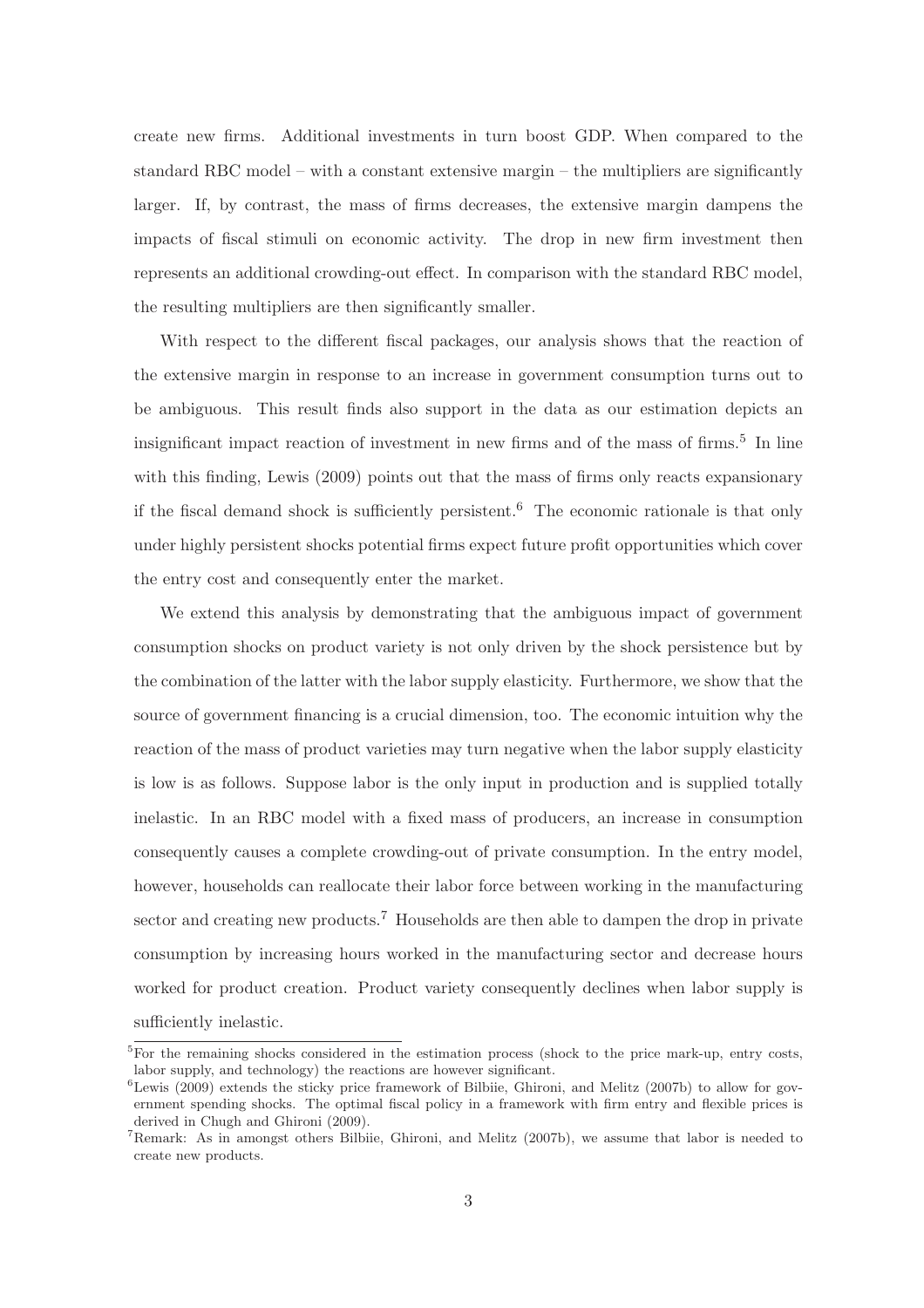The impulse response functions, based on the estimated mean of the parameters, show a decrease in the mass of firms in response to increase in government consumption. The additional crowding-out effect pushes the multiplier below that of the RBC model with a constant mass of firms. This is particularly true when considering the case of an increase in government consumption financed by distortionary income taxation. In line with the findings of Uhlig (2010) the long-run fiscal multipliers then become significantly negative. Similar results are found for the case of a demand stimulus through a cut in consumption taxes.

Due to the fact that fiscal demand stimuli may cause a crowding-out not only of investment in physical capital and consumption but also of investment in new firms, we conclude that these policies are not the recommendable tools to boost economic activity. Instead, a policy maker should concentrate on disburdening private agents from labor and dividend taxes since the multipliers of these interventions are significantly larger. The reason is that in these cases we find a crowding-in of private consumption, of investment in existing capital, and of investment in product creation. The latter effect in turn leads to an increasing mass of firms. Although the multiplier of a cut in capital taxes is also close to one, this policy comes at the cost of a crowding-out in new firm investment and thus of a decrease in the mass of firms.

Finally, this study is  $-$  to the best of our knowledge  $-$  the first that conducts a Bayesian estimation of a DSGE model with firm entry incorporating several structural shocks. In a complementary study, Lewis and Poilly (2010) estimate a DSGE model with firm entry by using a VAR minimum distance approach. They apply a framework with several nominal and real frictions but focus on a single shock to monetary policy.

The remainder of the paper is as follows. Section 2 presents the model. In Section 3, the results of the Bayesian estimation are presented. In Section 4, we discuss the estimated responses to an increase in government consumption. The fiscal multipliers of six fiscal packages, all financed with lump-sum taxes, are discussed in Section 5. In Section 6, we analyze a pure demand stimulus that is financed by raising distortionary taxes. Section 7 concludes.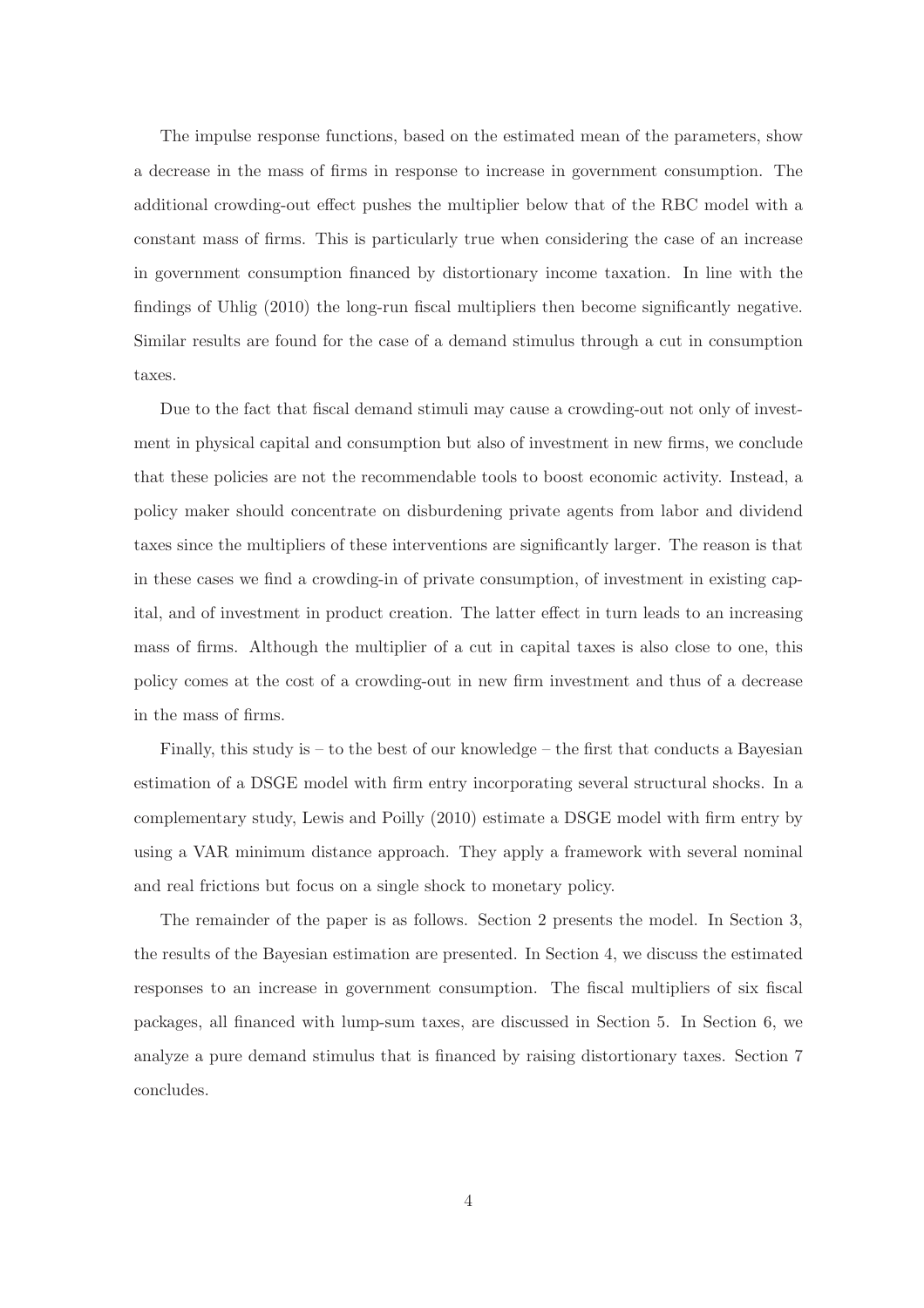## 2 The model

We apply the entry model of Bilbiie, Ghironi, and Melitz (2007a) with capital in production.<sup>8</sup> The economy consists of final goods producers (or: bundlers), intermediate goods producers (or: manufacturing firms), new product creators, the government, and households. Each manufacturing firm employs labor and capital to produce a single differentiated intermediate good in a monopolistic competitive market under flexible prices.<sup>9</sup> New product creators use labor to invent new varieties of intermediate goods. Notice that new product creation is equivalent to the production of a new manufacturing firm due to the common assumption of a one-to-one identification between a manufacturing firm and an intermediate good. Final goods producers bundle the intermediate goods to a homogenous final good used for private and fiscal consumption as well as for investment in physical capital. Households consume, invest in physical capital, hold government bonds, and hold shares of the stock of intermediate goods producers. Moreover, households supply labor to the manufacturing and the product creation sector. Government consumption is financed by issuing bonds, by collecting lump-sum taxes, by levying taxes on consumption purchases, and by levying income taxes on labor, capital, and dividends. The model structure is depicted in Figure 1.

#### 2.1 Final goods producers

Final goods producers buy the differentiated intermediate goods or varieties,  $y_t(\omega)$ , bundle them to a homogenous final good,  $Y_t^C$ , and sell it to households and to the government under perfectly competitive conditions. A final goods producer maximizes his profits,  $Y_t^C P_t - \int_0^{N_t} p_t(\omega) y_t(\omega) d\omega$ , subjected to the following CES production function  $Y_t^C \equiv \left(\int_0^{N_t} y_t(\omega)^{(\zeta_t-1)/\zeta_t} d\omega\right)^{\zeta_t/(\zeta_t-1)},$  where  $P_t$  is the price of the final good,  $p_t(\omega)$ , is the

<sup>&</sup>lt;sup>8</sup>Bilbiie, Ghironi, and Melitz (2007a) present three specifications of a model for a closed and cashless economy with endogenous firm entry: (i) the baseline model without capital, (ii) a model with capital in production, and (iii) a model with capital in production and in product creation. Of course, the model specifications with capital perform better by fitting the empirically observed second moments. However, the model with capital in both production and in product creation requires a highly implausible calibration including a 50% depreciation rate to ensure stability and non-oscillating impulse responses. We therefore restrict our analysis to the second model specification, i.e. a model with endogenous firm entry and capital in production.

<sup>&</sup>lt;sup>9</sup>Bilbiie, Ghironi, and Melitz (2007b) extend the framework of Bilbiie, Ghironi, and Melitz (2007a) by introducing sticky prices. Since we do not want to discuss the interdependency between fiscal and monetary interventions, we apply the pure RBC version.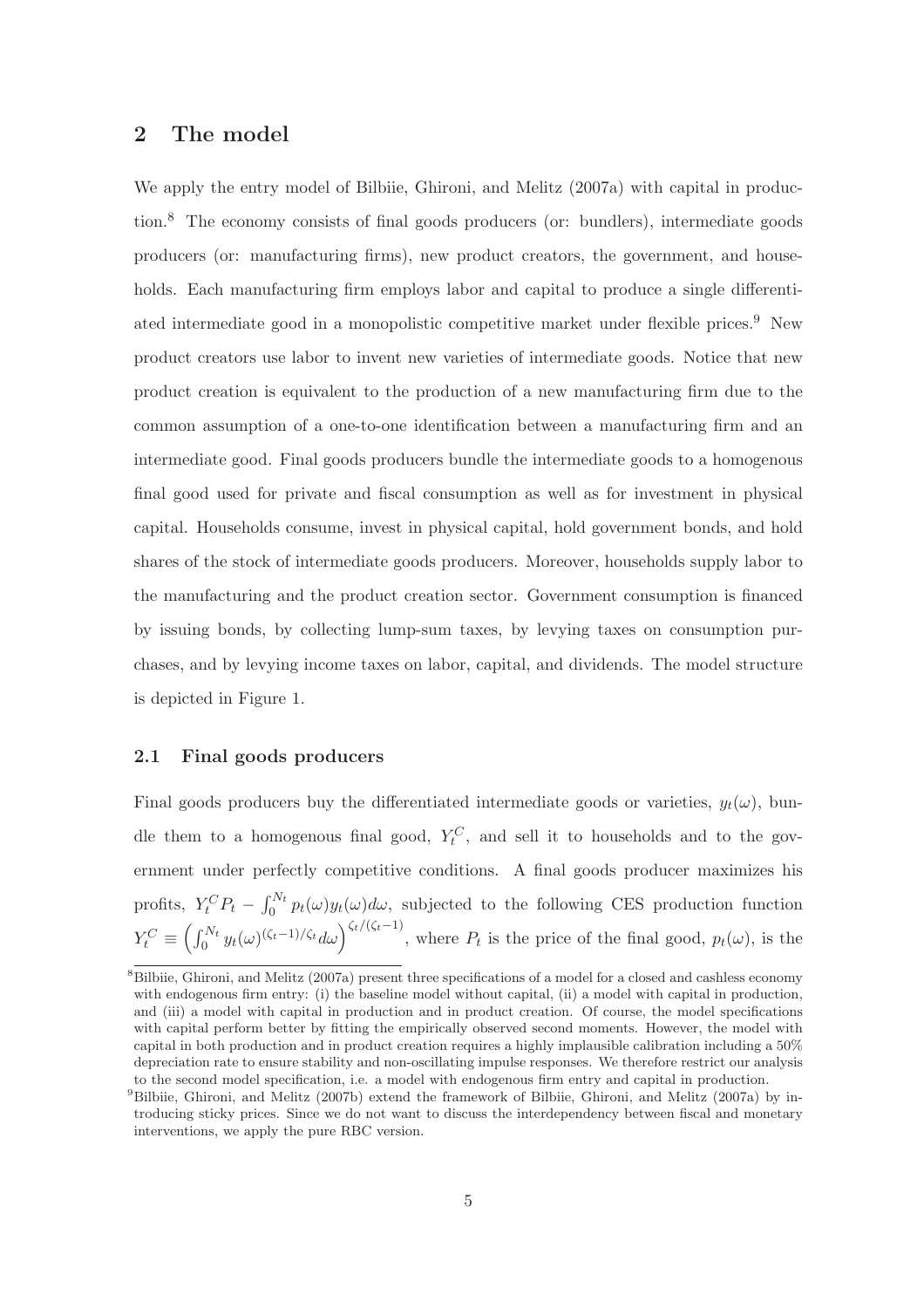

Figure 1: Model structure

price of variety  $\omega$ , and  $\zeta_t$  is the time-varying elasticity between the intermediate goods.<sup>10</sup> The latter follows an exogenous AR(1) process:  $\log \zeta_t = (1 - \rho_{\zeta}) \log \zeta + \rho_{\zeta} \log \zeta_{t-1} + \varepsilon_t^{\zeta}$  $_t^{\varsigma}$ where  $\varepsilon_t^{\zeta}$  $\frac{1}{t}$  is white noise.<sup>11</sup>  $N_t$  denotes the non-stationary mass of goods available at time t. The first-order condition for profit maximization yields the demand function for variety  $ω$  which is given by  $y_t(ω) = ρ_t(ω)^{-ζ_t} Y_t^C$ , where  $ρ_t(ω) ≡ p_t(ω)/P_t$  is the relative price of variety  $\omega$  and  $P_t = \left(\int_0^{N_t} p_t(\omega)^{1-\zeta_t} d\omega\right)^{1/(1-\zeta_t)}$  is the resulting price index.

Since there is no heterogeneity in this framework, we refer to symmetry across firms, implying  $y_t(\omega) = y_t$ ,  $p_t(\omega) = p_t$ ,  $\rho_t(\omega) = \rho_t$ . The aggregate amount of intermediate goods (or: aggregate demand) is obtained by solving the CES technology:

$$
Y_t^C = N_t^{\frac{\zeta_t}{\zeta_t - 1}} y_t. \tag{1}
$$

The price index can be written as  $P_t = N_t^{1/(1-\zeta_t)}$  $t_t^{1/(1-\zeta_t)} p_t$  implying  $\rho_t = N_t^{1/(\zeta_t-1)}$  $t^{1/(5t-1)}.$ 

<sup>10</sup>Remark: Bilbiie, Ghironi, and Melitz (2007a) alternatively present a translog aggregation. However, our results remain robust with respect to this assumption since the generated mark-up movements are quantitatively very small.

 $11$ In the following, a variable without a time index denotes the respective steady state value.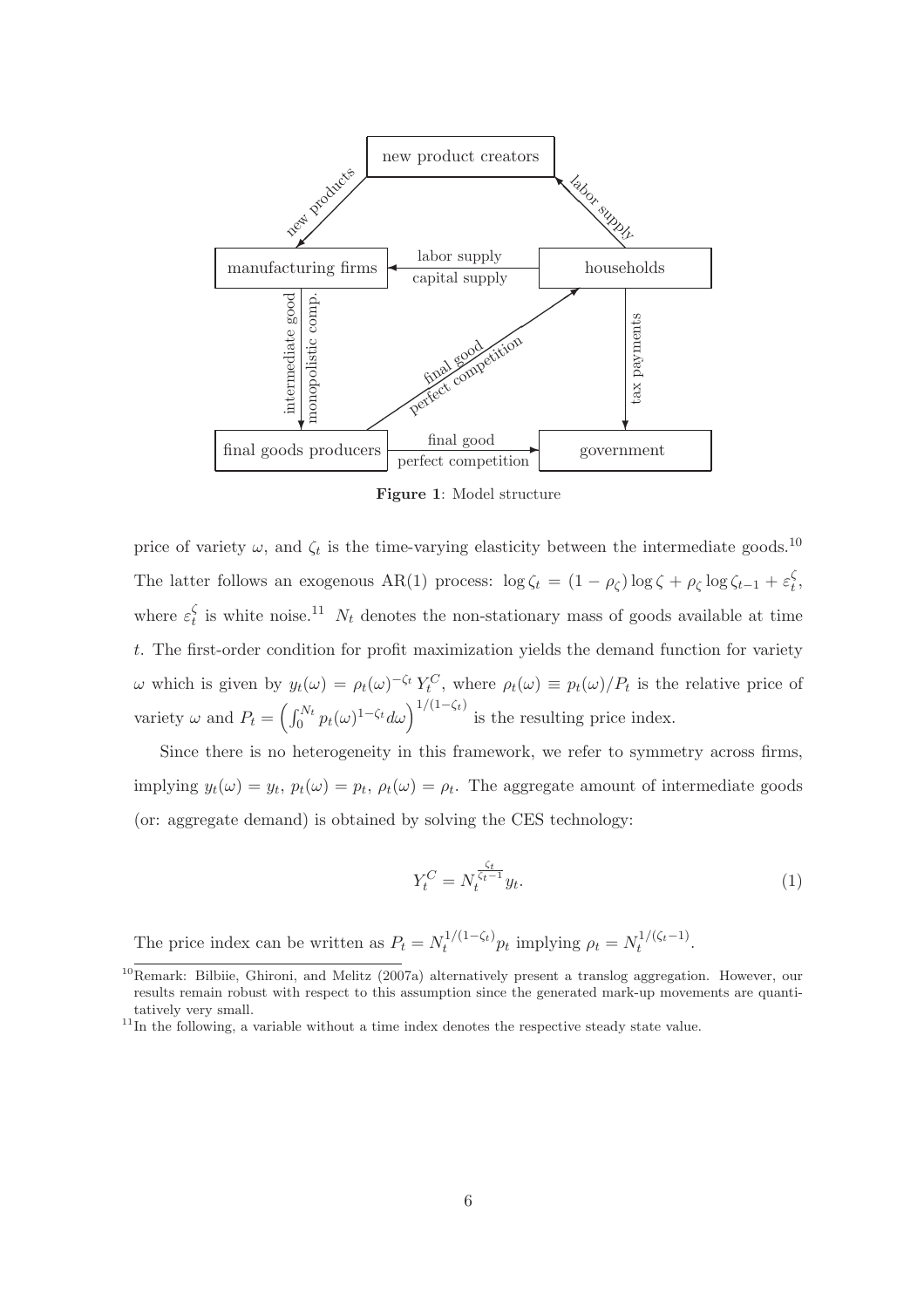#### 2.2 Intermediate goods producers

Each intermediate goods producer is a monopolistic supplier of product  $\omega$ .<sup>12</sup> A firm uses the amount  $l_t$  of labor, the amount  $k_{t-1}$  of physical capital and the constant returns to scale technology

$$
y_t = z_t l_t^{\alpha} k_{t-1}^{1-\alpha} \tag{2}
$$

to produce the intermediate good,  $y_t$ .  $z_t$  is total factor productivity which follows the process:  $\log z_t = (1 - \rho_z) \log z + \rho_z \log z_{t-1} + \varepsilon_t^z$ , where  $\varepsilon_t^z$  is white noise.  $\alpha \in (0, 1)$  denotes the share of labor in production. The firm takes the factor prices  $w_t$  and  $r_t^K$  as given. The marginal costs,  $mc_t = \alpha^{-\alpha} (1-\alpha)^{-(1-\alpha)} w_t^{\alpha} (r_t^K)^{1-\alpha}$ , are identical for all firms implying a symmetric equilibrium.

The firm chooses the real price,  $\rho_t$ , in order to maximize profits,  $d_t = (\rho_t - mc_t)y_t$ , subjected to the demand function  $y_t = \rho_t^{-\zeta_t} Y_t^C$ . The optimization yields

$$
\rho_t = \frac{\zeta_t}{\zeta_t - 1} m c_t \,. \tag{3}
$$

In the absence of shocks to the intratemporal elasticity between intermediate goods, the real price is set as a constant mark-up over real marginal costs.

Factor demands are obtained by cost minimization and read as

$$
w_t = \alpha mc_t \frac{y_t}{l_t} = \alpha \frac{\zeta_t - 1}{\zeta_t} \frac{Y_t^C}{L_t^C},\tag{4}
$$

$$
r_t^K = (1 - \alpha)mc_t \frac{y_t}{k_{t-1}} = (1 - \alpha) \frac{\zeta_t - 1}{\zeta_t} \frac{Y_t^C}{K_{t-1}},
$$
\n(5)

where  $L_t^C = N_t l_t$  are hours worked in the manufacturing sector and  $K_{t-1} = N_t k_{t-1}$  is aggregate demand for capital.

Using (3) and  $\rho_t = N_t^{1/(\zeta_t - 1)}$  $t_t^{(1)}$ , the profits of a firm can be expressed as

$$
d_t = \left(1 - \frac{\zeta_t - 1}{\zeta_t}\right) \frac{Y_t^C}{N_t} \,. \tag{6}
$$

 $12$ See Faia (2009) for a New Keynesian model with firm entry and oligopolistic competition on the goods market. However, our results are robust with respect to this assumption since the generated counter-cyclical mark-up movements are rather small.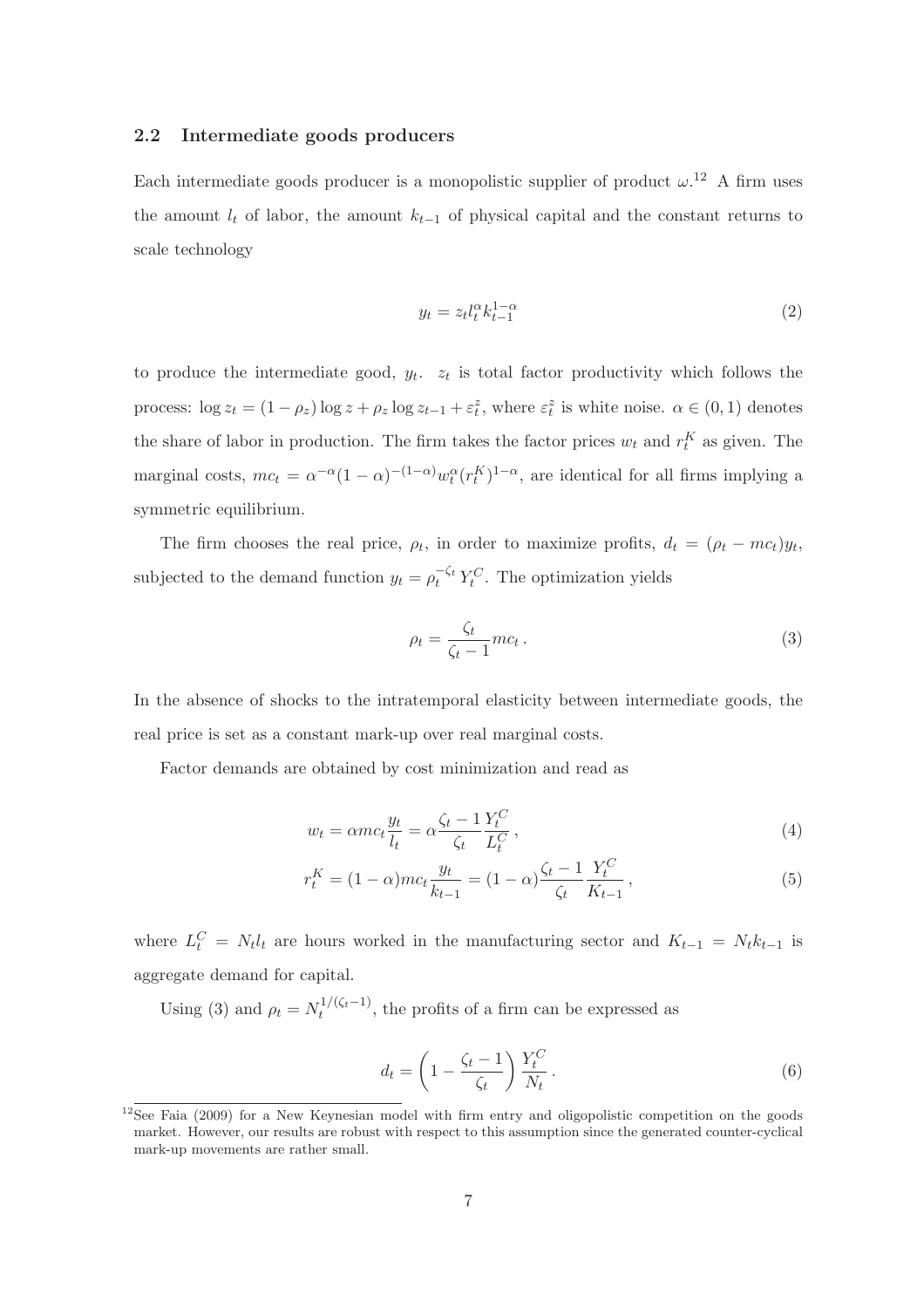#### 2.3 New product creators

Firms in this perfectly competitive sector create new products amounting to,  $N_{E,t}$ , by using labor,  $L_t^E$ , and the technology  $N_{E,t} = L_t^E/f_{E,t}$  in order to maximize their profits  $v_t N_{E,t} - w_t / z_t L_t^E$ ,  $v_t$  denotes the real value of an operating firm in the intermediate goods sector which is equal to the discounted sum of all current and future profits.  $1/f_{E,t}$  denotes a productivity shifter such that  $f_{E,t}$  can also be interpreted as a time-varying entry cost that follows the exogenous AR(1) process:  $\log f_{E,t} = (1 - \rho_{f_E}) \log f_E + \rho_{f_E} \log f_{E,t-1} + \varepsilon_t^{f_E},$ where  $\varepsilon_t^{f_E}$  is white noise. The first-order condition for profit-maximization yields the free entry condition  $v_t = w_t / z_t f_{E,t}$ .

To capture the empirical finding that firm entries do not take place contemporaneously with GDP [see amongst others Devereux, Head, and Lapham (1996)], we assume a time-tobuild lag in new product creation. As in Bilbiie, Ghironi, and Melitz (2007a), we assume, for the sake of simplicity, that the firm's death rate is exogenous.<sup>13</sup> The recursive law of motion of the extensive margin is then given by

$$
N_t = (1 - \delta)(N_{t-1} + N_{E,t-1}),
$$
\n(7)

where  $\delta$  denotes the exogenous probability of exiting the market. Equation (7) states that a fraction,  $\delta$ , of incumbent and new firms is hit by an exogenous death shock at the very end of any period. The timing assumption implies that some entrants must leave the market before they actually have started producing.

### 2.4 Households

The economy is made up by a continuum of homogenous households distributed over the unit interval. The representative household determines the amount of the final good for consumption,  $C_t$ , and for investment,  $I_t$ , its one-period real bond holdings,  $B_t$ , its share holdings,  $x_{t+1}$ , and its supply of hours worked,  $L_t$ , in order to maximize its expected lifetime

 $^{13}$ See Totzek (2010) for a New Keynesian framework simultaneously considering endogenous entries and exits.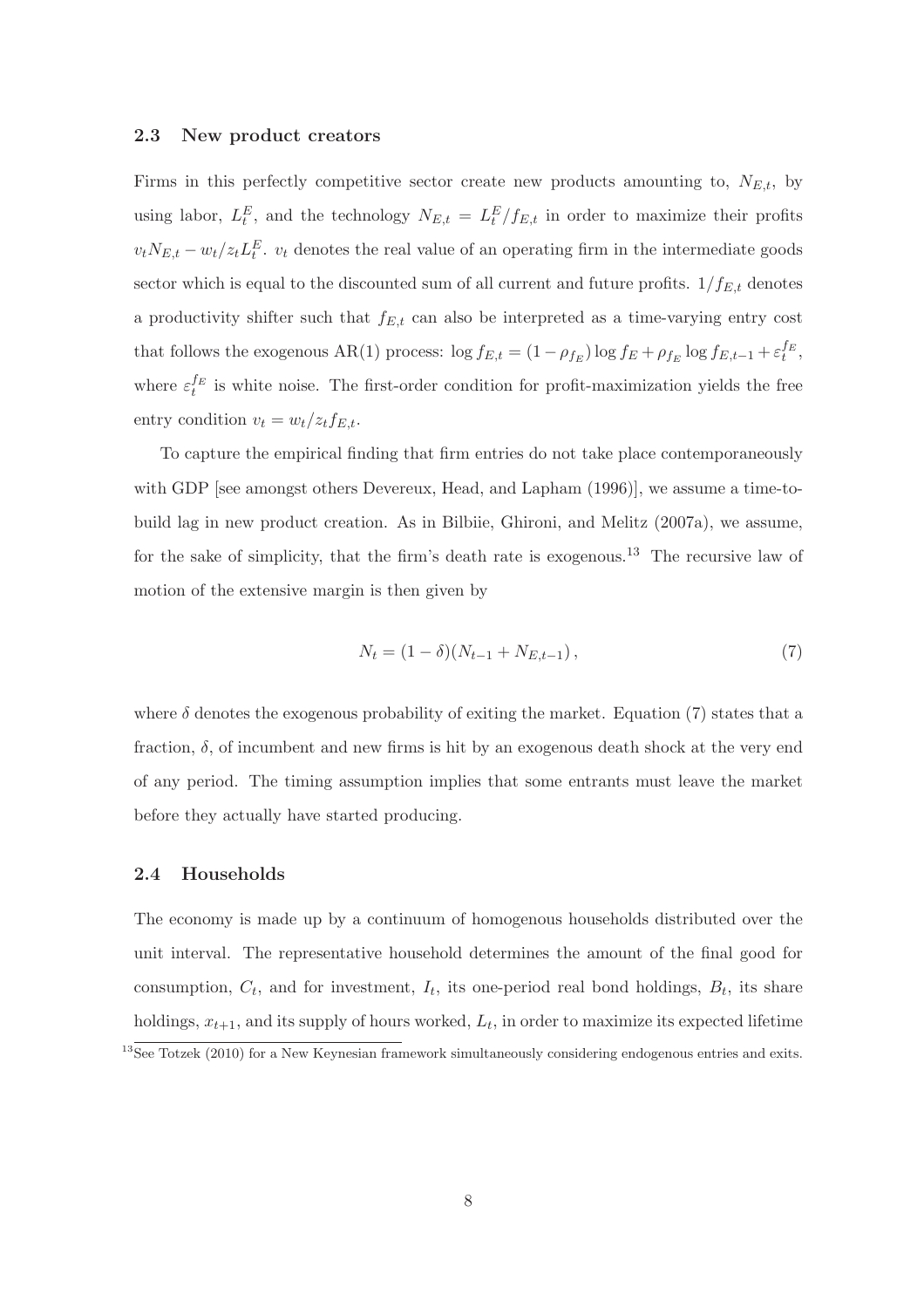utility

$$
\mathcal{E}_0 \sum_{t=0}^{\infty} \beta^t \left( \log C_t - \frac{\chi_t}{1+\eta} L_t^{1+\eta} \right) ,\qquad (8)
$$

where  $\beta$  is the discount factor,  $\eta > 0$  is the inverse of the labor supply elasticity, and  $\chi_t > 0$ is a shock to the labor supply that follows an AR(1) process:  $\log \chi_t = (1 - \rho_\chi) \log \chi +$  $\rho_{\chi} \log \chi_{t-1} + \varepsilon_t^{\chi}$  $\chi_t^{\chi}$ , where  $\varepsilon_t^{\chi}$  $_t^x$  is white noise. The maximization of (8) is subjected to the household's period-by-period budget constraint

$$
B_t - (1 + r_{t-1})B_{t-1} + v_t(N_t + N_{E,t})x_{t+1} + (1 + \tau_t^C)C_t + I_t + \tau_t =
$$
  

$$
(v_t + (1 - \tau_t^d)d_t)x_tN_t + (1 - \tau_t^L)w_tL_t + (1 - \tau_t^K)(r_t^K - \delta^K)K_{t-1} + \delta^K K_{t-1},
$$
 (9)

the capital accumulation equation

$$
K_t = (1 - \delta^K)K_{t-1} + I_t, \qquad (10)
$$

and the dynamics of firm entry and exit described by equation (7).  $r_t$  and  $\delta^K$  denote the real interest rate and the capital depreciation rate, respectively. The government collects lump-sum taxes,  $\tau_t$ , and levies taxes on consumption, on labor income,  $w_t L_t$ , on capital income net of depreciation,  $(r_t^K - \delta^K)K_{t-1}$ , and on dividend income,  $d_tx_tN_t$ . The respective tax rates are  $\tau_t^C$ ,  $\tau_t^L$ ,  $\tau_t^K$ , and  $\tau_t^{d.14}$  The household uses its net income for consumption, investment in physical capital, investment in government bonds, and investment in shares of incumbent firms and entrants in the intermediate goods sector,  $v_t(N_t + N_{E,t})x_{t+1}$ .

The first-order conditions for utility maximization are given by

$$
\lambda_t = \beta \mathbf{E}_t \left\{ \lambda_{t+1} (1 + r_t) \right\},\tag{11}
$$

$$
\lambda_t = \beta \mathbf{E}_t \left\{ \lambda_{t+1} \left( 1 + (1 - \tau_t^K)(r_{t+1}^K - \delta^K) \right) \right\}, \tag{12}
$$

$$
v_t = (1 - \delta)\beta \mathcal{E}_t \left\{ \frac{\lambda_{t+1}}{\lambda_t} \left( v_{t+1} + (1 - \tau_{t+1}^d) d_{t+1} \right) \right\}.
$$
 (13)

$$
\lambda_t = C_t^{-1} \left( 1 + \tau_t^C \right)^{-1} \tag{14}
$$

<sup>&</sup>lt;sup>14</sup>Note that we do not model explicitly a tax rate levied on the income from savings in government bonds but  $r_{t-1}B_{t-1}$  can be interpreted as real interest payments net of taxes.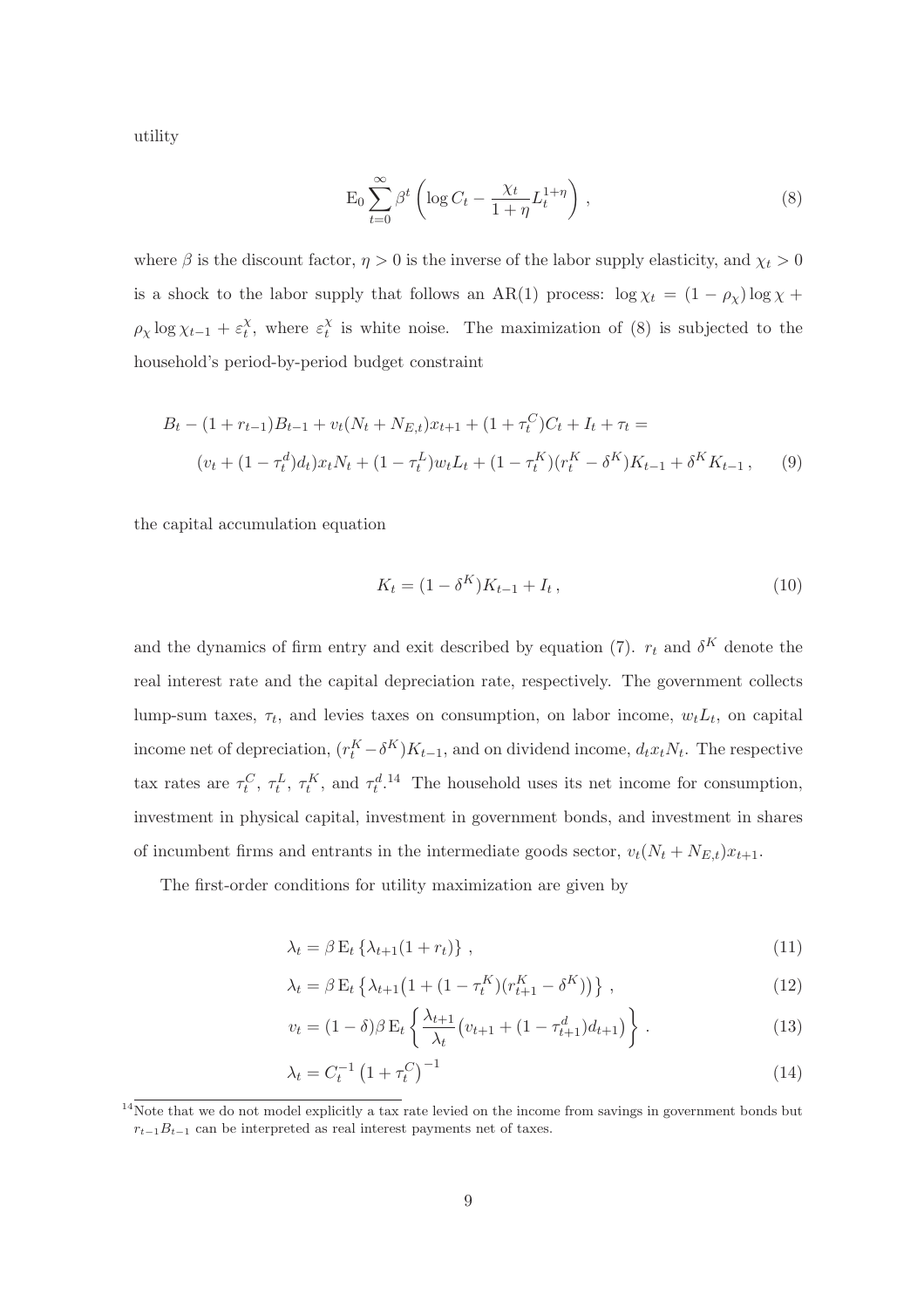where  $\lambda_t$  denotes the Lagrange multiplier for the budget constraint.

Households supply their labor force to manufacturing firms (or: intermediate goods producers) and product creators. Total hours worked are determined by the following intratemporal optimality condition:

$$
(1 - \tau_t^L)w_t = \chi_t L_t^{\eta} C_t (1 + \tau_t^C).
$$
\n(15)

The optimal labor supply equation implies that both a decrease in labor and in consumption taxes leads ceteris paribus to an increase in total hours worked and consumption.

#### 2.5 Aggregate resource constraint and GDP

Aggregating the budget constraint across households, using the equilibrium condition  $x_{t+1} =$  $x_t = 1$ , as well as the government budget constraint

$$
G_t + (1 + r_{t-1})B_{t-1} = B_t + \tau_t^L w_t L_t + \tau_t^C C_t + \tau_t^d d_t N_t + \tau_t^K (r_t^K - \delta) K_{t-1} + \tau_t \tag{16}
$$

yields the overall resource constraint

$$
Y_t^C + v_t N_{E,t} = w_t L_t + N_t d_t + r_t^K K_{t-1},
$$
\n(17)

where  $Y_t^C = C_t + I_t + G_t$  denotes aggregate demand of final goods and  $v_t N_{E,t}$  is investment in new firms.  $G_t$  is government consumption which is described by the AR(1) process:  $G_t = (1 - \rho_g)G + \rho_g G_{t-1} + \varepsilon_t^G$ , where  $\varepsilon_t^G$  is white noise. Following Bilbiie, Ghironi, and Melitz (2007a), we define total investment as  $TI_t \equiv I_t + N_{E,t}v_t$ . The gross domestic product,  $Y_t$ , is equal to  $Y_t \equiv Y_t^C + N_{E,t} v_t$ .<sup>15</sup>

#### 2.6 The RBC model

In order to generate a benchmark for our analysis, we apply a standard RBC model with a constant extensive margin. It can be obtained by setting  $N_{E,t} = 0$  and normalizing the mass of firms to  $N_t = N = 1$ . This implies  $L_t^E = 0$ ,  $L_t = L_t^C$ ,  $\rho_t = 1$ ,  $Y_t = Y_t^C$ , and  $TI_t=I_t.$ 

 $15$ The complete model at a glance can be found in Appendix B.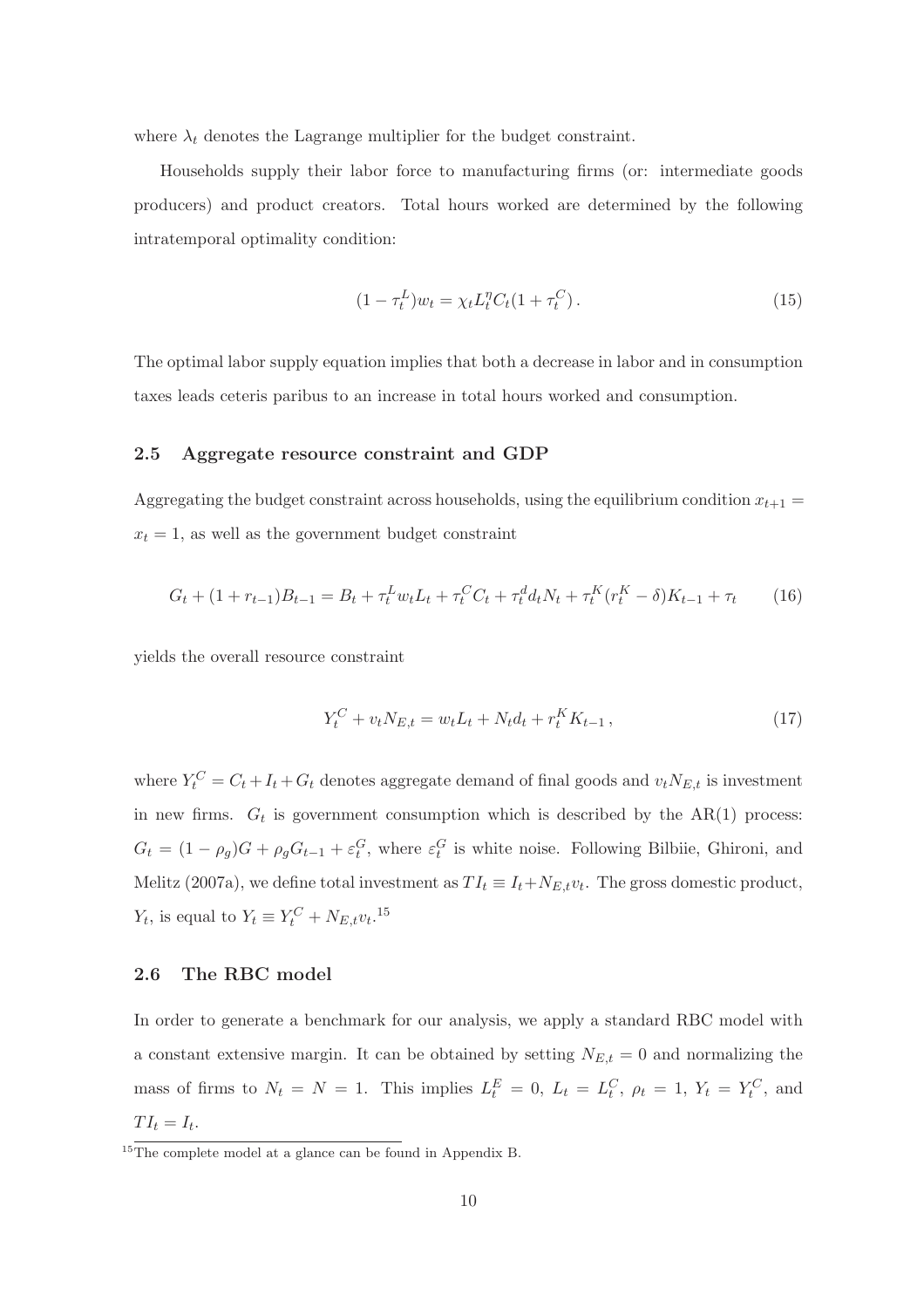## 3 Parameter estimates

In this section, we estimate the structural entry model using Bayesian techniques. The estimation is based on U.S. data for the quarterly growth rates of real GDP, real consumption, hours worked, the real wage, and net business formation over the sample period 1964Q2 to 1995Q3.<sup>16</sup> All series are demeaned prior to estimation. In order to generate data-consistent time series from the model, we divide the real model variables  $C_t$ ,  $Y_t$ , and  $w_t$  by the relative price  $\rho_t$ <sup>17</sup> The measurement equations then read as follows:

$$
\text{data\_GDP}_{t} = \left(\frac{Y_t/\rho_t}{Y_{t-1}/\rho_{t-1}} - 1\right)100, \qquad \text{data\_WAGE}_{t} = \left(\frac{w_t/\rho_t}{w_{t-1}/\rho_{t-1}} - 1\right)100,
$$
\n
$$
\text{data\_CONS}_{t} = \left(\frac{C_t/\rho_t}{C_{t-1}/\rho_{t-1}} - 1\right)100, \qquad \text{data\_HOUSS}_{t} = \left(\frac{L_t}{L_{t-1}} - 1\right)100,
$$
\n
$$
\text{data\_NBF}_{t} = \left(\frac{N_t}{N_{t-1}} - 1\right)100.
$$

The application of five data series requires at least five exogenous disturbances. Therefore, we estimate the baseline model including shocks to government consumption,  $\varepsilon_t^g$  $t^y$ , to total factor productivity,  $\varepsilon_t^z$ , to entry costs,  $\varepsilon_t^{f_E}$ , to labor supply,  $\varepsilon_t^{\chi}$  $_t^{\chi}$ , and to the price mark-up,  $\varepsilon_t^{\zeta}$  $\frac{\varsigma}{t}$ .

The following parameters are kept fixed in the estimation procedure. The discount rate,  $β$ , is fixed equal to 0.99 implying an annual steady state real interest rate of approximately 4 percent. The quarterly capital depreciation rate,  $\delta^{K}$ , is set to the standard value 0.025. The share of labor in the production function,  $\alpha$ , is set to 0.8 which is the value estimated by Smets and Wouters (2007). Following Bilbiie, Ghironi, and Melitz (2007a, 2007b) and Lewis (2009), the value of the elasticity of substitution between intermediate goods,  $\zeta$ , is set to 3.8.<sup>18</sup> For reflecting the U.S. economy, the steady state tax rates and steady state government consumption are set to  $\tau^C = 0.05$ ,  $\tau^L = 0.28$ ,  $\tau^K = 0.36$ , and  $G/Y = 0.18$ which are values calculated by Trabandt and Uhlig (2009). The steady state tax rate on dividend income,  $\tau^d$ , is equalized to the steady state tax rate on capital income. Throughout

 $^{16}$ A full description of the data is given in the Appendix A. The sample period is limited through the lack of data on net business formation.

<sup>&</sup>lt;sup>17</sup>Bilbiie, Ghironi, and Melitz (2007a) point out that for data-consistency real model variables should be deflated by  $p_t$  instead of  $P_t$ .

<sup>&</sup>lt;sup>18</sup>Although this value seems to be rather small, Lewis and Poilly (2010) estimate the elasticity of substitution between intermediate goods to be even smaller (3.31) in a model with firm entry.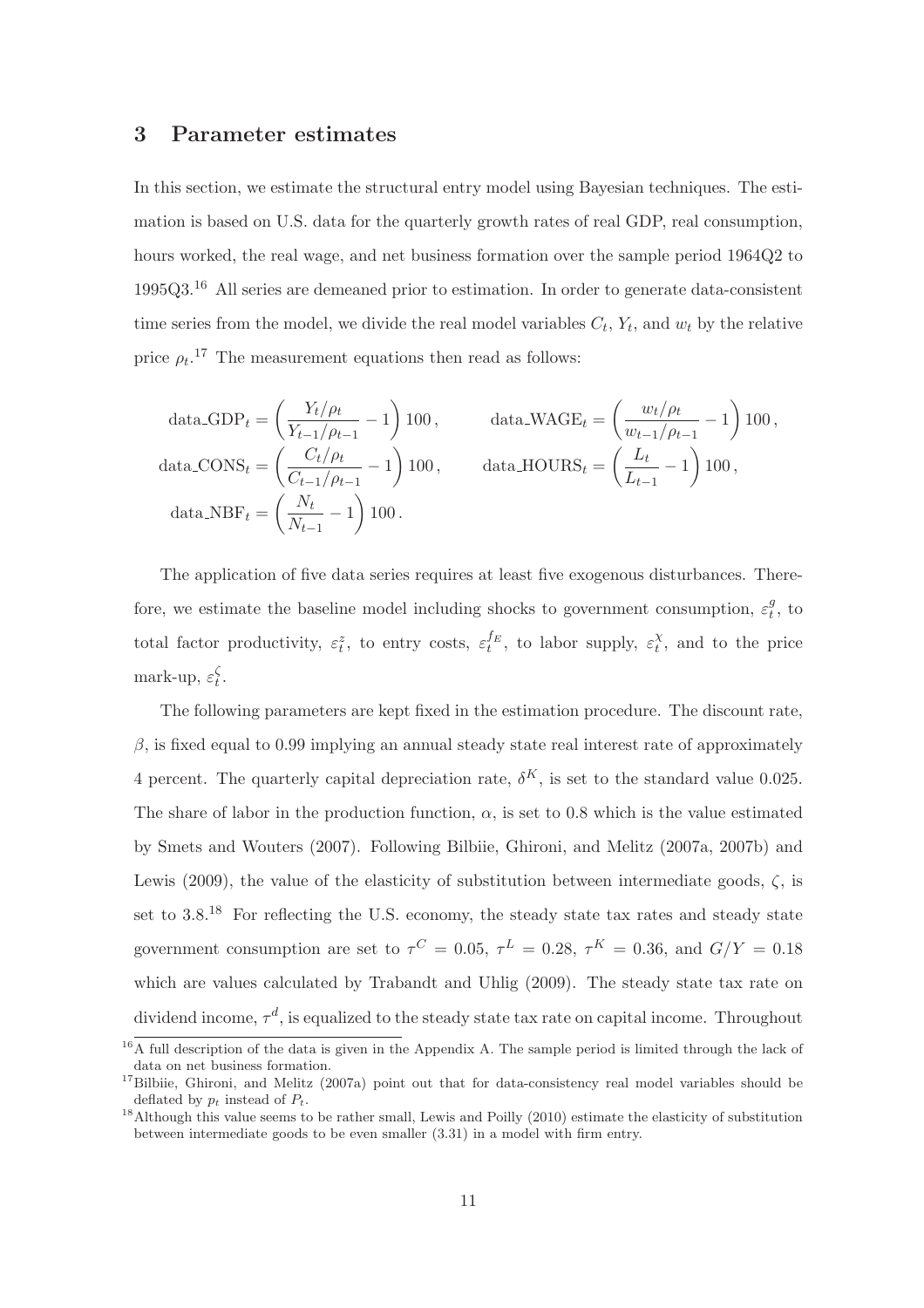| Parameters                   |                             | Prior distribution |       |                | Posterior distribution |        |                     |
|------------------------------|-----------------------------|--------------------|-------|----------------|------------------------|--------|---------------------|
|                              |                             | Type               | Mean  | Std. Dev.      | Mode                   | Mean   | Confid. Interval    |
| Inv. of Frisch elasticity    | $\eta$                      | Normal             |       | 0.75           | 2.9899                 | 3.1761 | $[2.3784 - 4.0188]$ |
| Firm exit rate               | δ                           | Beta               | 0.025 | 0.01           | 0.0966                 | 0.0944 | $[0.0810 - 0.1073]$ |
| Entry cost                   | fв                          | Normal             |       | 0.5            | 0.3398                 | 0.3535 | $[0.2866 - 0.4165]$ |
| Persistence of $q$ shock     | $\rho_q$                    | Beta               | 0.5   | 0.2            | 0.9287                 | 0.8879 | $[0.8125 - 0.9714]$ |
| Persistence of z shock       | $\rho_z$                    | Beta.              | 0.5   | 0.2            | 0.9990                 | 0.9984 | $[0.9970 - 0.9998]$ |
| Persistence of $f_E$ shock   | $\rho_{f_E}$                | Beta               | 0.5   | 0.2            | 0.9758                 | 0.9604 | $[0.9319 - 0.9908]$ |
| Persistence of $\zeta$ shock | $\rho_{\mathcal{C}}$        | Beta               | 0.5   | 0.2            | 0.1943                 | 0.1948 | $[0.1190 - 0.2733]$ |
| Persistence of $\chi$ shock  | $\rho_{\chi}$               | <b>Beta</b>        | 0.5   | 0.2            | 0.9838                 | 0.9819 | $[0.9694 - 0.9948]$ |
| Std. dev. $q$ shock          | $\varepsilon_t^g$           | Inv. Gam.          | 0.01  | $\overline{2}$ | 0.0536                 | 0.0709 | $[0.0384 - 0.0997]$ |
| Std. dev. z shock            | $\varepsilon_t^z$           | Inv. Gam.          | 0.01  | $\overline{2}$ | 0.0148                 | 0.0154 | $[0.0132 - 0.0176]$ |
| Std. dev. $f_E$ shock        | $\varepsilon_{t}^{JE}$      | Inv. Gam.          | 0.01  | $\overline{2}$ | 0.0177                 | 0.0164 | $[0.0128 - 0.0197]$ |
| Std. dev. $\zeta$ shock      | $\varepsilon_t^{\varsigma}$ | Inv. Gam.          | 0.01  | 2              | 0.0852                 | 0.0876 | $[0.0757 - 0.0992]$ |
| Std. dev. $\chi$ shock       | $\varepsilon_{t}^{\chi}$    | Inv. Gam.          | 0.01  | $\overline{2}$ | 0.0258                 | 0.0274 | $[0.0211 - 0.0334]$ |

Table 1: Results from the Bayesian estimation including prior distribution and confidence intervals

the estimation process,  $\chi$  is computed endogenously such that in the steady state  $1/3$  of time is devoted to work. The steady state value of total factor productivity,  $z$ , is normalized to 1.

For the remaining parameters we choose priors for the Bayesian estimation following previous literature, in particular Smets and Wouters (2007). Table 1 shows the prior distribution, alongside with the estimated parameters as modes of the posterior distribution and the 95 percent confidence intervals obtained by the Metropolis-Hastings algorithm. The standard deviations of shocks are assumed to be inverse-gamma distributed with a mean of 0.01. The prior means for the autoregressive parameters are beta distributed with prior means of 0.5 and standard deviations of 0.2. We assume a normal distribution for the inverse of the Frisch elasticity of labor supply,  $\eta$ . The prior mean of 1 and the standard deviation is chosen to cover a wide range of parameter values typical used in calibration exercises. The entry cost,  $f_E$ , is assumed to be normal distributed with a prior mean of 1 and a standard deviation of 0.5.<sup>19</sup> Finally, the firm exit rate,  $\delta$ , is beta distributed with a mean of 0.025 which is the calibrated value used by Bilbiie, Ghironi, and Melitz (2007a) which they choose to match the average annualized job destruction rate in the U.S..

The results of the Bayesian estimation are shown in Table 1. It depicts that the pro-

<sup>&</sup>lt;sup>19</sup>Remark: Bilbiie, Ghironi, and Melitz (2007a) log-linearize their model and conclude that the steady state of the entry costs cancels out and thus does not affect the resulting dynamics, at all. By contrast, we apply the non-linear representation. Hence, the steady state of the entry costs now plays a crucial role by determining the steady state value of  $v_t$  and thus influences the dynamics of the whole entry mechanism.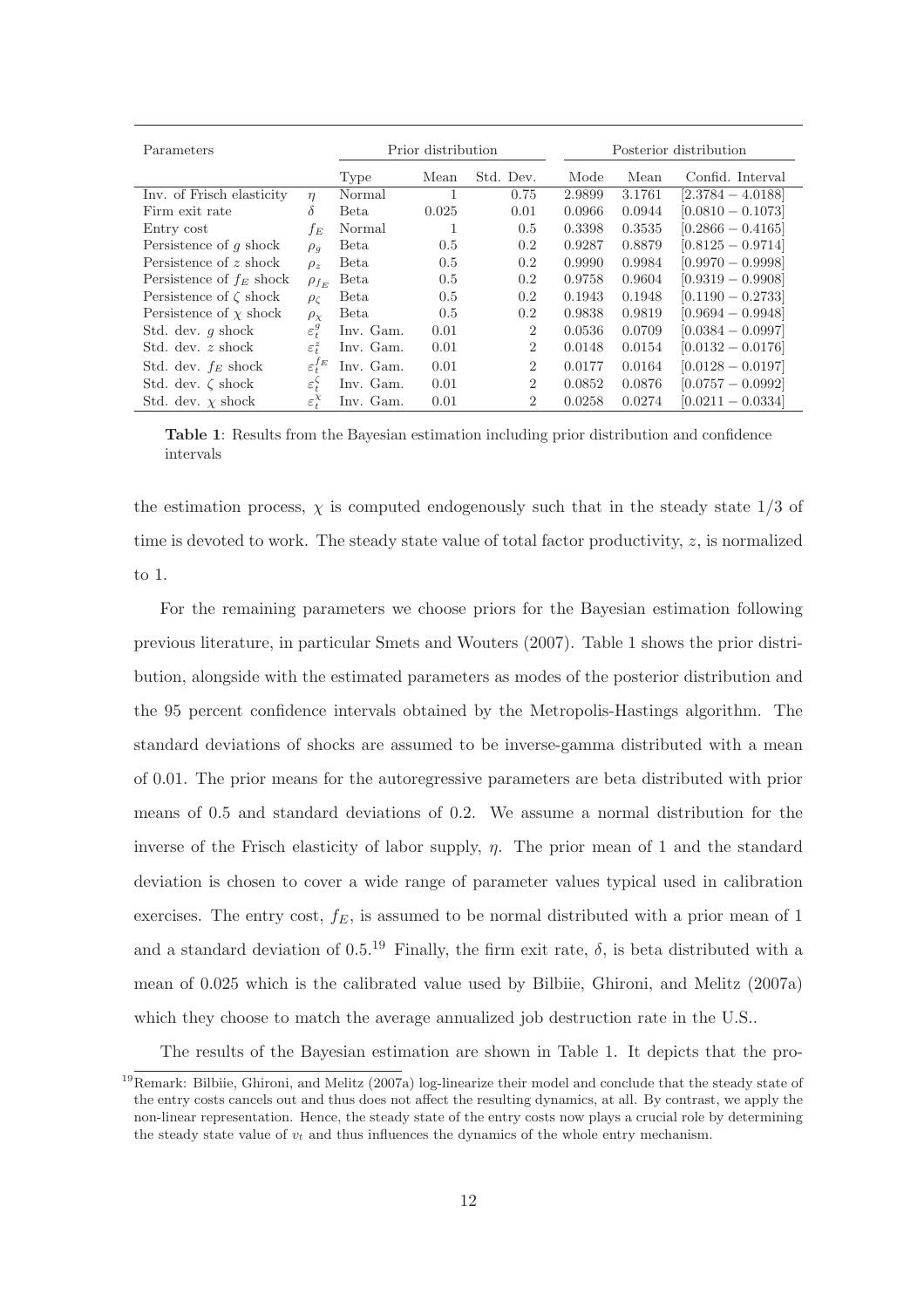cesses for government spending, total factor productivity, entry costs, and for the labor supply shock are highly persistent with an  $AR(1)$  coefficient of 0.92, 0.99, 0.98, and 0.98, respectively. The persistence of the price mark-up shock is quite low. These results are consistent with studies such as Smets and Wouters (2007). The point estimate of the inverse of the Frisch elasticity of labor supply,  $\eta$ , is approximately 3 with a 95 percent confidence interval from 2.4 to 4. The confidence interval for the entry cost ranges from 0.29 to 0.42 with a point estimate of around  $1/3$ . Finally, our estimation delivers a firm exit rate of about 10 percent. This high value is more in line with the findings of Broda and Weinstein (2010) who report a product turnover rate of about of 6.25 percent than with the calibrated 2.5 percent used by Bilbiie, Ghironi, and Melitz (2007a). Notice that – as pointed out in Lewis and Poilly (2010) and Bilbiie, Ghironi, and Melitz (2007a) – a higher value of  $\delta$  implies less persistent dynamics. Remarkably, the data seems to speak in favor of a high value (less persistent dynamics) although we are estimating a rather simple model without features that generates additional persistence such as habit persistence or capital adjustment costs. This finding suggests that the entry mechanism per se leads to sufficiently persistent dynamics.

## 4 Estimated responses to a government consumption shock

In this section, we analyze the effects of an increase in government consumption,  $G_t$ , financed by lump-sum taxation. We use the estimated model to analyze the impulse responses and to discuss the ambiguous reaction of investment in new firms and consequently of the mass of firms.

Figure 2 displays the estimated impulse responses to an increase in government consumption.<sup>20</sup> The solid lines are the means of the distribution of impulse response functions, the grey shaded areas depict the 90 percent highest probability density intervals. Figure 2 shows that in response to an increase in government consumption, private consumption, and investment in physical capital decline significantly. The reason is the negative wealth effect of a rising tax burden [see Baxter and King (1993)]. The wealth effect also causes households to expand their total labor supply which in turn induces a decline in real wages

 $20$ <sup>20</sup>The number of years are on the abscissa. However, we interpret periods as quarters.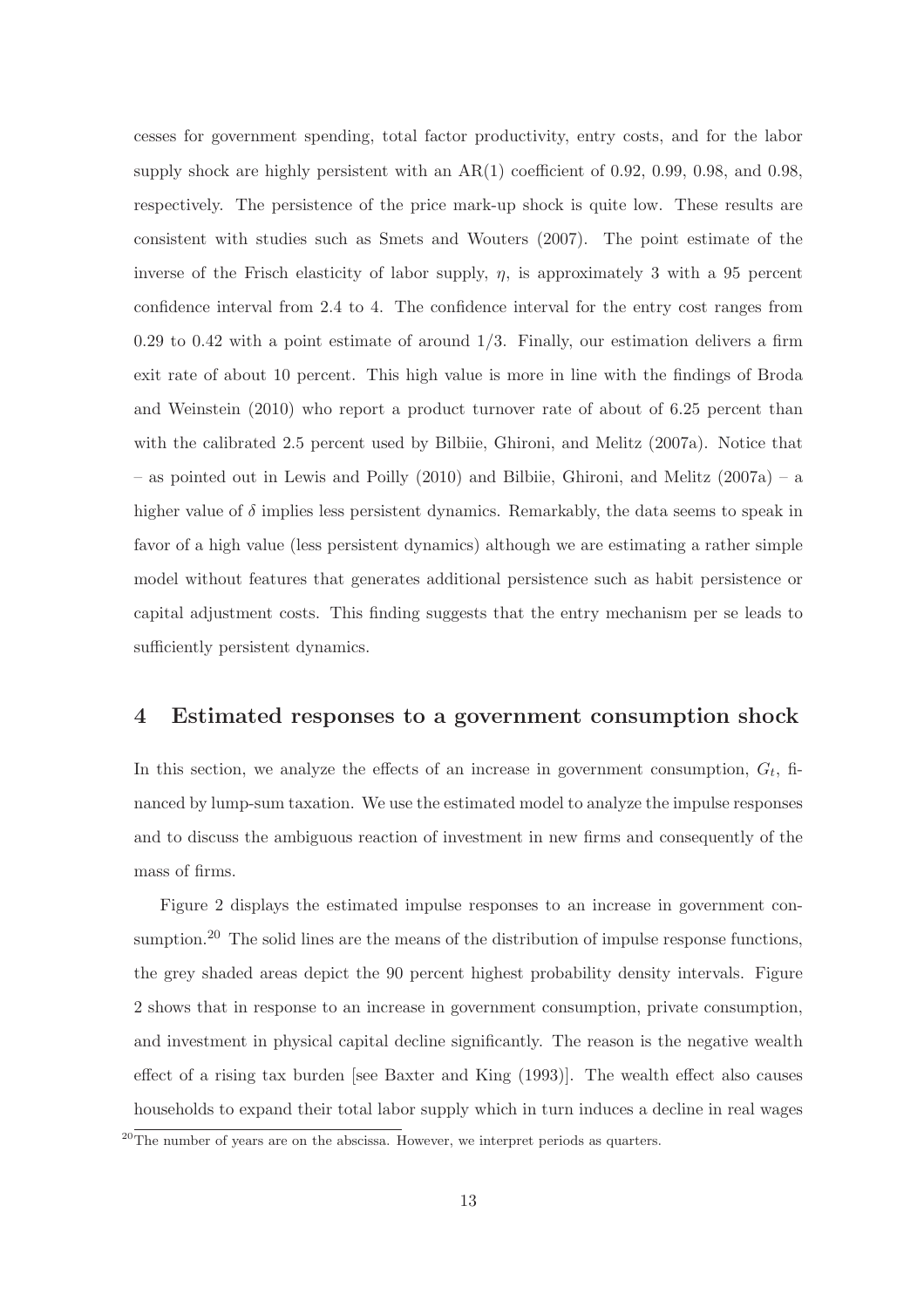

Figure 2: Impulse responses to a temporary increase in government consumption

and a significant expansion of output.

The insignificant reaction of hours worked in the new product sector, of investment in new firms, and of the total mass of firms suggest that the reaction of the extensive margin in response to a government spending shock is ambiguous.<sup>21</sup> This was already mentioned by Lewis (2009) within a calibrated firm entry model with sticky prices and labor as the only input factor. Lewis (2009) points out that the mass of producers only increases for sufficiently high degrees of fiscal shock persistence,  $\rho_q$ . The rationale is that only under highly persistent shocks, the expected future profits will cover the entry costs such that new firm creation is boosted. This result also holds in our estimated RBC model considering capital in production.

Notably, we find that the response of the mass of firms does not only depend on the shock persistence but also on the combination of the latter with the labor supply elasticity,  $1/\eta$ . In the following exercise, we focus on investment in new firms which will be important for the analysis of the effectiveness of fiscal policy because it affects GDP via two channels.

 $^{21}$ Remark: In the longer-run the contractionary reactions of investment in new firms and of the mass of firms become significant.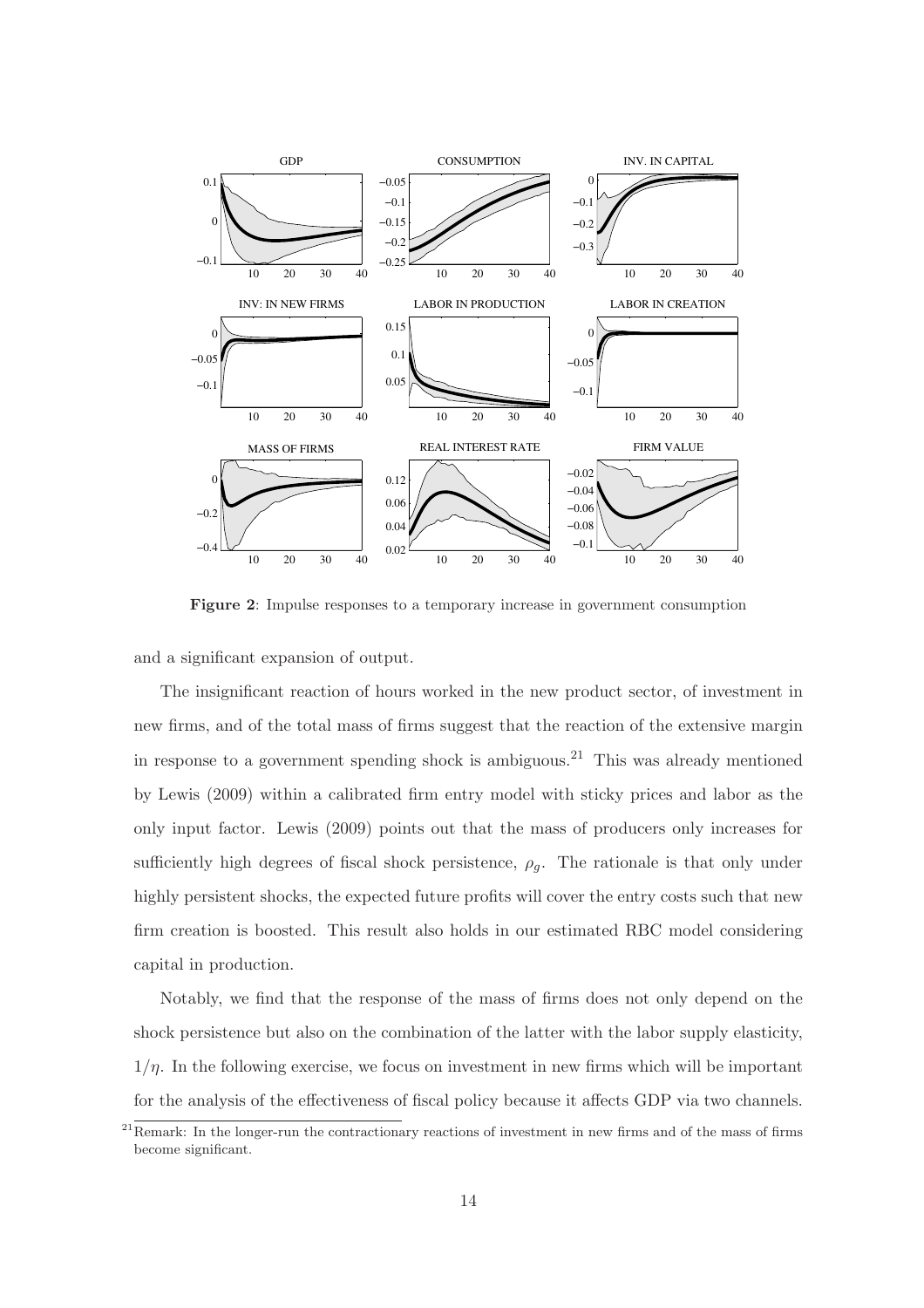The following equation for GDP,  $Y_t$ , reveals these two channels:

$$
Y_t \equiv v_t N_{E,t} + \underbrace{N_t^{\frac{\zeta}{\zeta - 1}} y_t}_{Y_t^C} \tag{18}
$$

First, investment in new firms,  $v_tN_{E,t}$ , is naturally a component of GDP. Second, investment in new firms changes the mass of firms,  $N_t$ , which in turn has an impact on the overall production of final goods. Analytically, the latter effect follows from the aggregation of intermediate goods since an increase in the mass of products has ceteris paribus a positive effect on aggregate demand since  $\zeta > 1$ . This effect is known as 'love of variety' [see Benassy (1996) or Bergin and Corsetti (2008)]. Notice that a decrease in investment in new firms represents an additional crowding-out effect of fiscal policy that is absent in a model with a constant extensive margin.

In order to analyze how firm entry depends on  $\rho_g$  and  $\eta$ , we simulate the model under a range of parameter values for  $\rho_g = [0, 1)$  and  $\eta = [1, 4]$  keeping the remaining parameters fixed to the estimated means shown in Table 1.



Figure 3: On the ambiguous reaction of investment in new firms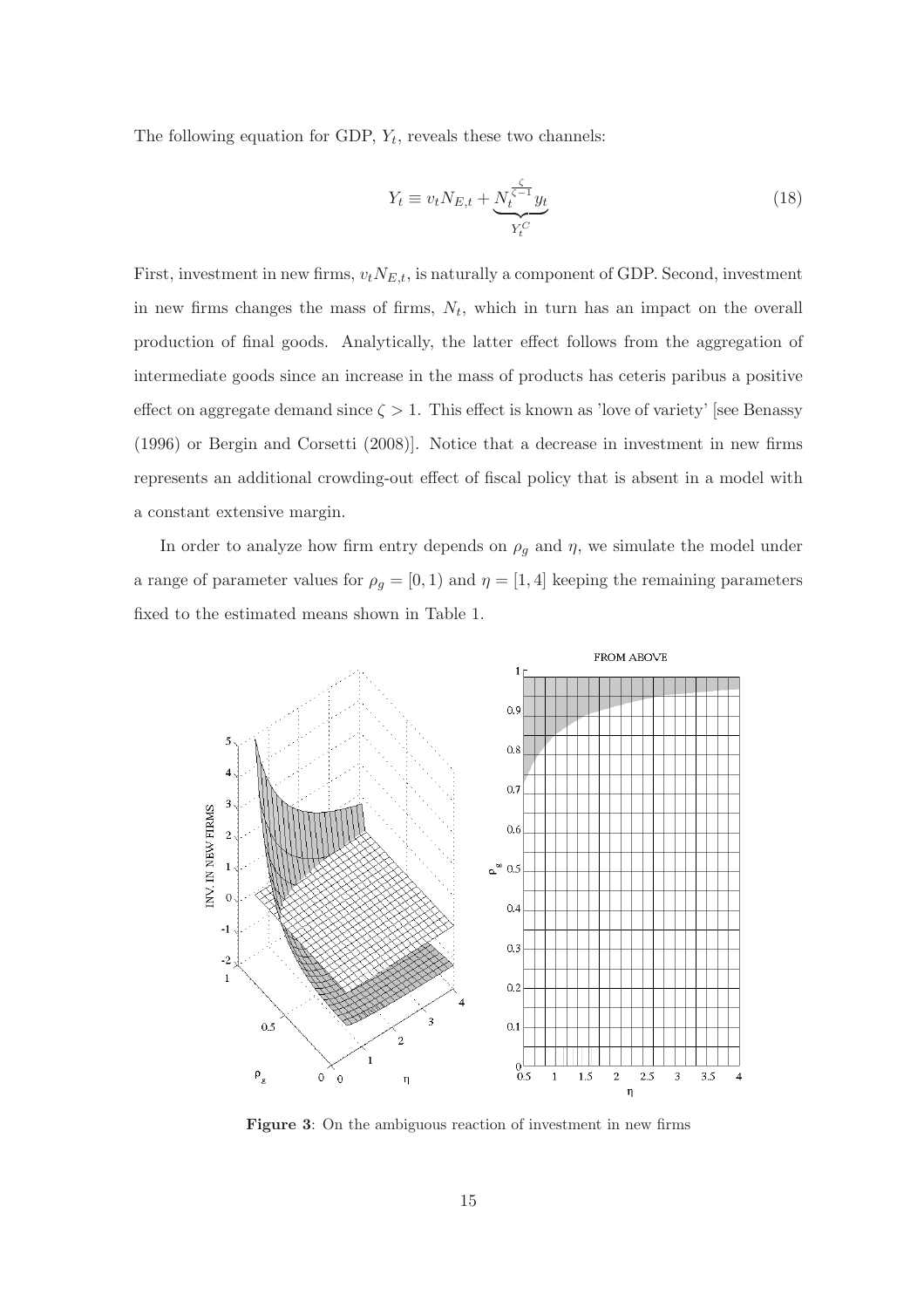Figure 3 shows investment in new firms (grey area) and the zero plane (white shaded area) from two different lines of sight. Figure 3 indicates that the development of this type of investment and thus of the extensive margin is unambiguously expansionary for a high shock persistence. Moreover, the model also generates an expansionary reaction of this type of investment for lower degrees of shock persistence if the Frisch elasticity of labor supply,  $1/\eta$ , is sufficiently large. By contrast, the reaction turns negative if the shock persistence is low and the labor supply is sufficiently inelastic.

The economic intuition why the reaction of the mass of firms may turn negative when the labor supply elasticity is low is straightforward. Therefore, let us conduct the following thought experiment and consider the limiting case of a totally inelastic labor supply. Let us moreover abstract from capital such that labor is the only input factor in production. Accounting for these assumptions within an RBC model with a fixed mass of producers, employment and thus output will remain unchanged after an increase in government spending. Government consumption consequently causes a complete crowding-out of private consumption. In the entry model, however, households can reallocate their labor force between working in the manufacturing sector and creating new products. Households are then able to dampen the drop in private consumption without reducing leisure just by increasing hours worked in the manufacturing sector in the same amount as they decrease hours devoted to product creation. Product variety consequently declines when the inverse of the labor supply elasticity,  $\eta$ , is large.

All in all, Figure 3 depicts that the qualitative reaction of investment in new firms and thus of the extensive margin is ambiguous. By contrast, Bilbiie, Ghironi, and Melitz (2007a) and Bergin and Corsetti (2008) respectively show that technological innovations and shocks to monetary policy are unambiguously amplified by endogenizing the extensive margin. In line with these findings, it is worth mentioning that the estimated response of the mass of firms to the other shocks under consideration are unambiguous. Figure 4 shows that in response to an increase in total factor productivity, firm entry is boosted significantly. By contrast, a cost-push shock, a utility shock, and an increase in entry costs lead to a significant fall in the mass of firms.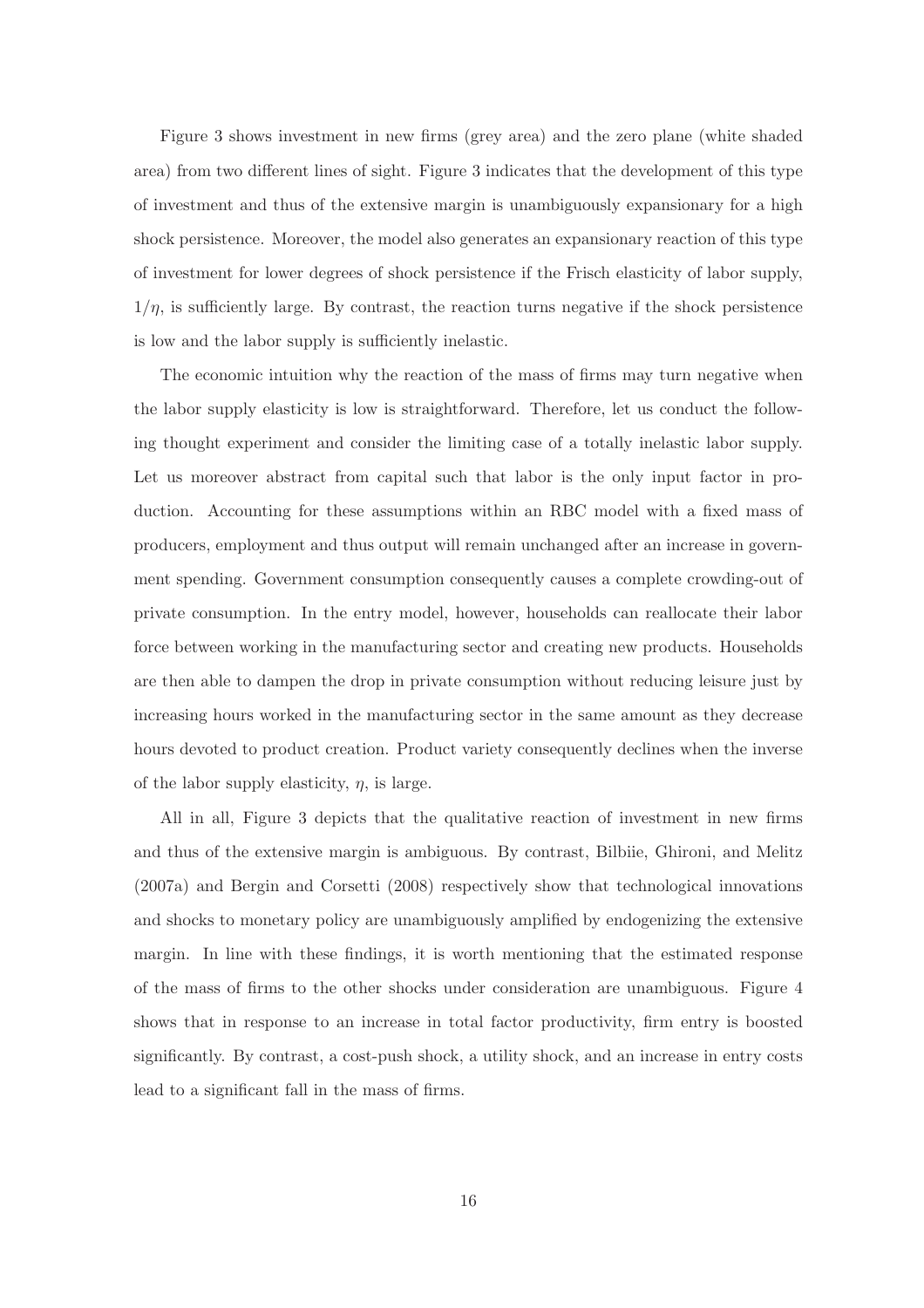

Figure 4: Impulse responses of the mass of firms to different shocks

## 5 Multiplier analysis

After having analyzed the impulse responses to an increase in government consumption, we now investigate the return of a fiscal stimulus, the fiscal multiplier. Thereby, we do not focus only on a pure demand stimulus, but also consider other fiscal stimuli in form of income or consumption tax cuts. For the purpose of comparability, we normalize the corresponding innovations such that the cost of each fiscal package amounts to 1% of GDP in the implementation period.

For each fiscal intervention, we compute a dynamic multiplier as proposed by Uhlig  $(2010)$ . The value of this multiplier at time t is equal to the sum of discounted GDP changes until time  $t$  divided by the sum of discounted cost changes until time  $t$ 

dynamic multiplier<sub>t</sub> = 
$$
\frac{\sum_{s=0}^{t} \beta^{s} dY_{s}}{\sum_{s=0}^{t} \beta^{s} dG_{s}}.
$$
 (19)

By setting  $t = 4$  and  $t \to \infty$ , we obtain a short-run and the long-run multiplier, respectively. The short-run multiplier is thus defined as the discounted change in GDP in the first year divided by the discounted costs of a fiscal stimulus during the first year. The long-run multiplier is defined as the discounted overall output effects divided by the discounted overall costs.

To highlight the role of firm entry, we compare the results in our baseline entry model with those in the standard RBC model sketched in Section 2.6.

#### 5.1 The pure demand stimulus

The evaluation of the pure demand stimulus yields a short-run and a long-run multiplier amounting to 0.09 and -0.30, respectively. Thereby, the reaction of the mass of firms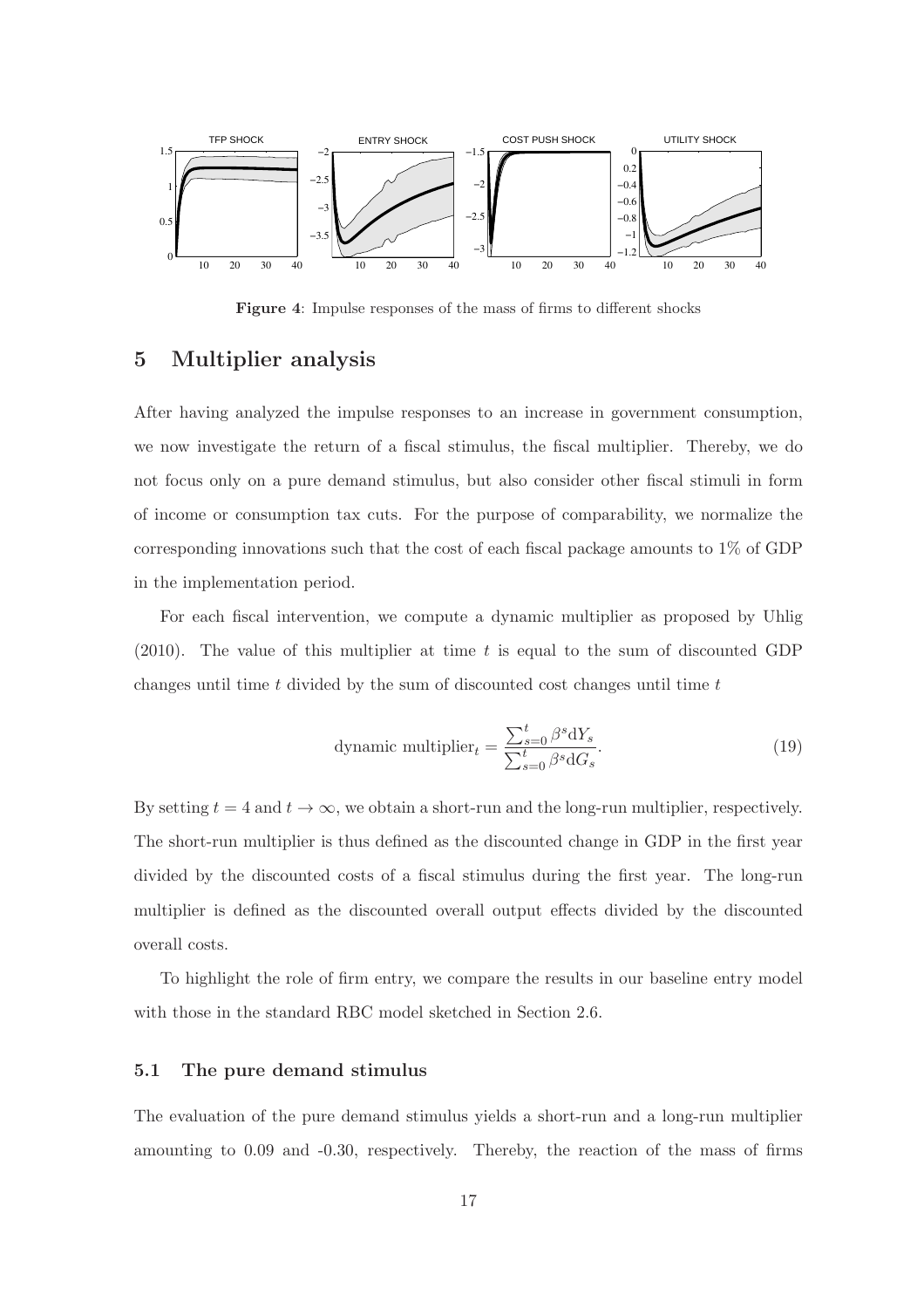becomes a decisive factor when comparing the fiscal multipliers with those obtained by a standard RBC framework. In comparison with the standard RBC model, the shortrun multiplier remains approximately unchanged while the long-run multiplier is about 36% smaller.<sup>22</sup> The reason is that investment in new firms and consequently the mass of firms decline as shown in Figure 4. This additional crowding-out effect pushes down the effectiveness of an increase in government consumption.

Figure 5 shows that the fiscal multiplier generated by the entry model exceeds that under a constant extensive margin only if the mass of firms increases. Figure 5 is based on simulations of the model for different values of the Frisch elasticity of labor supply and the shock persistence, keeping the remaining calibration unchanged. More precisely, the figure shows dynamic fiscal multipliers for both the entry model and the standard RBC model with a constant mass of firms for the boundaries of the estimated confidence intervals of  $\rho_g = \{0.81, 0.97\}$  and  $\eta = \{2.38, 4.02\}$ .<sup>23</sup> The left panel shows the fiscal multiplier for the case of a high shock persistence and a relatively elastic labor supply ( $\rho_g = 0.97$ ,  $\eta = 2.38$ ). This parameter set leads to an increase in the mass of firms which in turn pushes the dynamic multiplier above that of the RBC model with a constant extensive margin. The right panel is based on the opposite case of a low shock persistence and a more inelastic supply of labor ( $\rho_g = 0.81$ ,  $\eta = 4.02$ ) which leads to decrease in the mass of firms and thus yields a smaller multiplier compared to the standard RBC model.



Figure 5: Fiscal multipliers for the endogenous entry and a standard RBC model

As a general rule, the mass of firms acts as an accelerator for the positive impacts

<sup>&</sup>lt;sup>22</sup>Remark: Consequently, the long-run multiplier is also negative in the standard RBC model applying our estimated parameters.

<sup>&</sup>lt;sup>23</sup>A detailed graphical analysis of the fiscal multiplier and the mass of firms for different parameter sets of  $\rho_g$ and  $\eta$  can be found in Appendix C.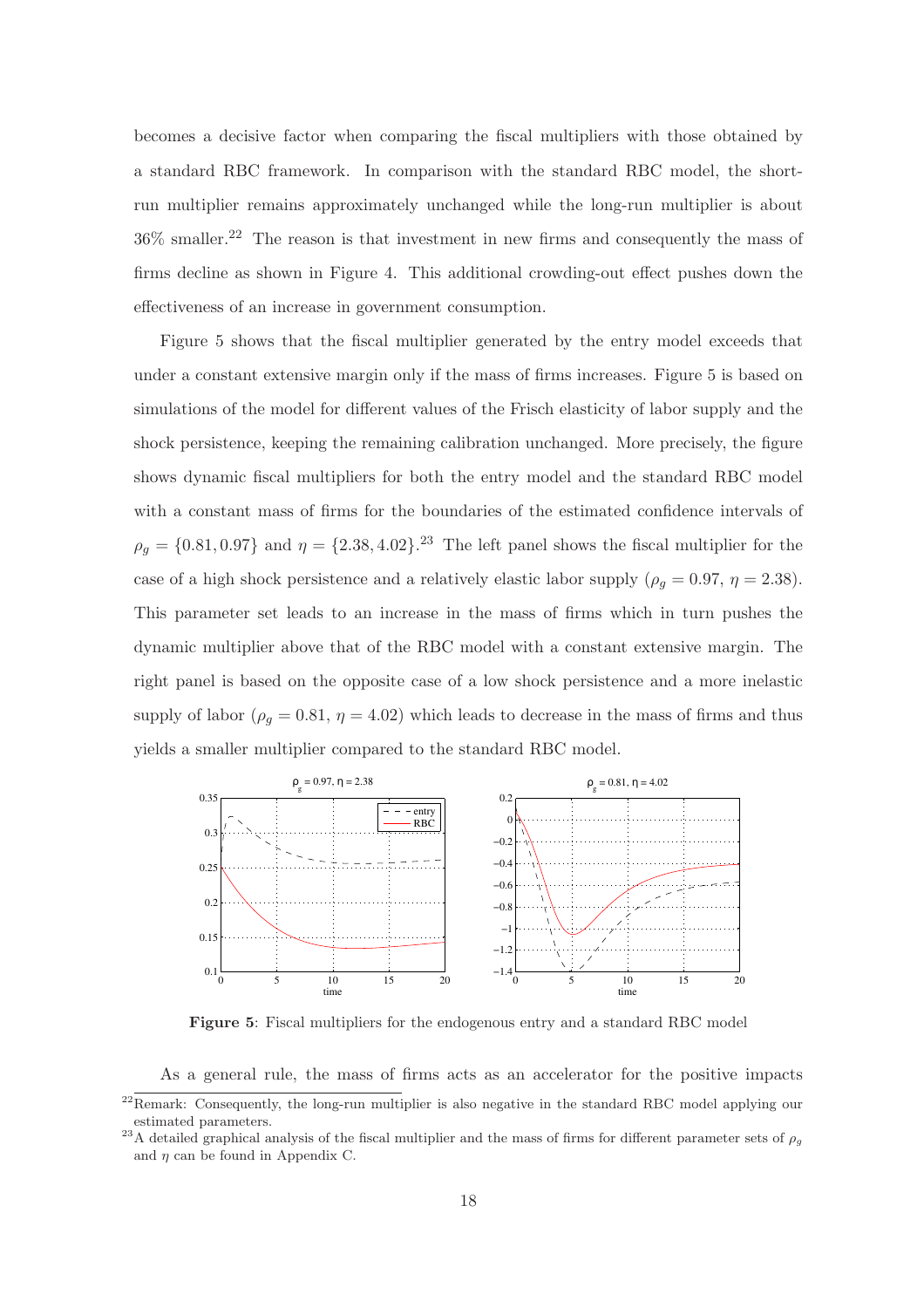of fiscal stimuli if the mass of firms increase while it acts as a decelerator if the mass of firms decreases. As will be shown later, this result also holds in the case of other fiscal interventions such as tax cuts or demand stimuli under distortionary taxation.

#### 5.2 Tax cuts

After having analyzed the impacts of an increase in government consumption, we now turn to other forms of fiscal stimuli, namely tax cuts. In what follows, we stick to the assumption that government spending (now in form of consumption and income tax cuts) is financed via lump-sum taxation. We consider temporary cuts in consumption, labor, capital income, and dividend income taxes, all of the following form

$$
\tau_t^i = (1 - \rho_i)\tau^i + \rho_{\tau^i}\tau_{t-1}^i - \varepsilon_t^{\tau^i} \quad \text{for } i = C, L, K, d,
$$
\n(20)

where the persistence of the  $AR(1)$  processes describing the evolution of the tax cuts are set to  $\rho_{\tau^i} = \rho_g$  for  $i = C, L, K, d$ .

The aim of this exercise is twofold. First, we want to compare the effectiveness of different forms of fiscal stimuli. Second, we want to check the robustness of our finding that firm entry can accelerate and decelerate the multiplier effects.

#### 5.2.1 The labor tax cut

Figure 6 shows the impulse responses to a labor tax cut for the firm entry model and the standard RBC model as well as the resulting dynamic multipliers. The cut in labor taxes induces households to increase both time spent to create new products and to work for intermediate good producers causing a decline in the real wage and an increase in output. In contrast to the increase in government consumption, private consumption now reacts expansionary since the net wealth effect is positive.

Higher goods demand and lower marginal costs result in higher profit opportunities for firms in the intermediate goods market. As new product creation becomes temporarily more profitable, investment in new firms increases. This effect is in turn amplified by decreasing entry costs. By contrast, investment in existing capital decreases on impact. Thereafter, the reaction turns positive. All in all, total investment (not depicted here)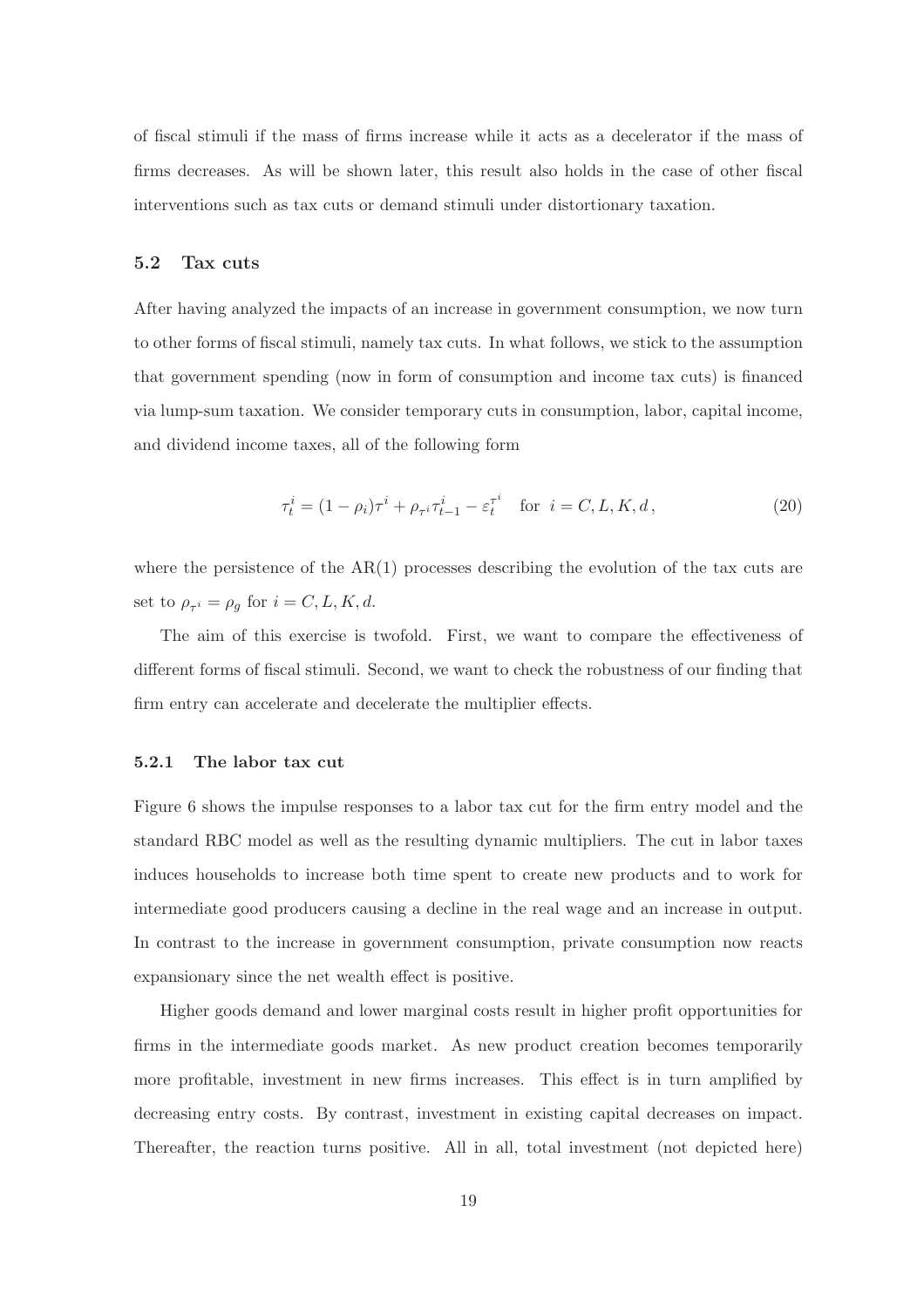

Figure 6: Impulse responses to a temporary cut in labor taxes

reacts expansionary. In the RBC model investment in physical capital increases due to the positive wealth effect. The rise in the mass of firms results in a fiscal multiplier above that of the RBC model by about 8% in the short-run and 36% in the long-run.

#### 5.2.2 The capital income tax cut

Figure 7 depicts the impulse responses to a capital tax cut and the resulting multipliers. In both models, the capital tax cut triggers a boom in capital investment. Since households know the tax cut to be temporary, they use their resources to finance the increase in physical capital. Households consequently lower consumption and increase their labor supply. In the entry model, households additionally shift labor time from product creation to the manufacturing sector in order to take advantage of the subsidized input factor which is not used for product creation. As a consequence, investment in new firms drops. In the entry model there thus exists a substitution relation between the two types of investment. The decline in new product investment causes a decrease in the mass of products.

The substitution relation between new firm investment and capital investment can analytically be shown by substituting (12) in (13):

$$
v_t = \frac{(1 - \delta)(v_{t+1} + (1 - \tau_{t+1}^d)d_{t+1})}{1 + (1 - \tau_t^K)(r_{t+1}^K - \delta^K)}.
$$
\n(21)

From (21) it directly follows that a drop in capital income tax causes the real value of an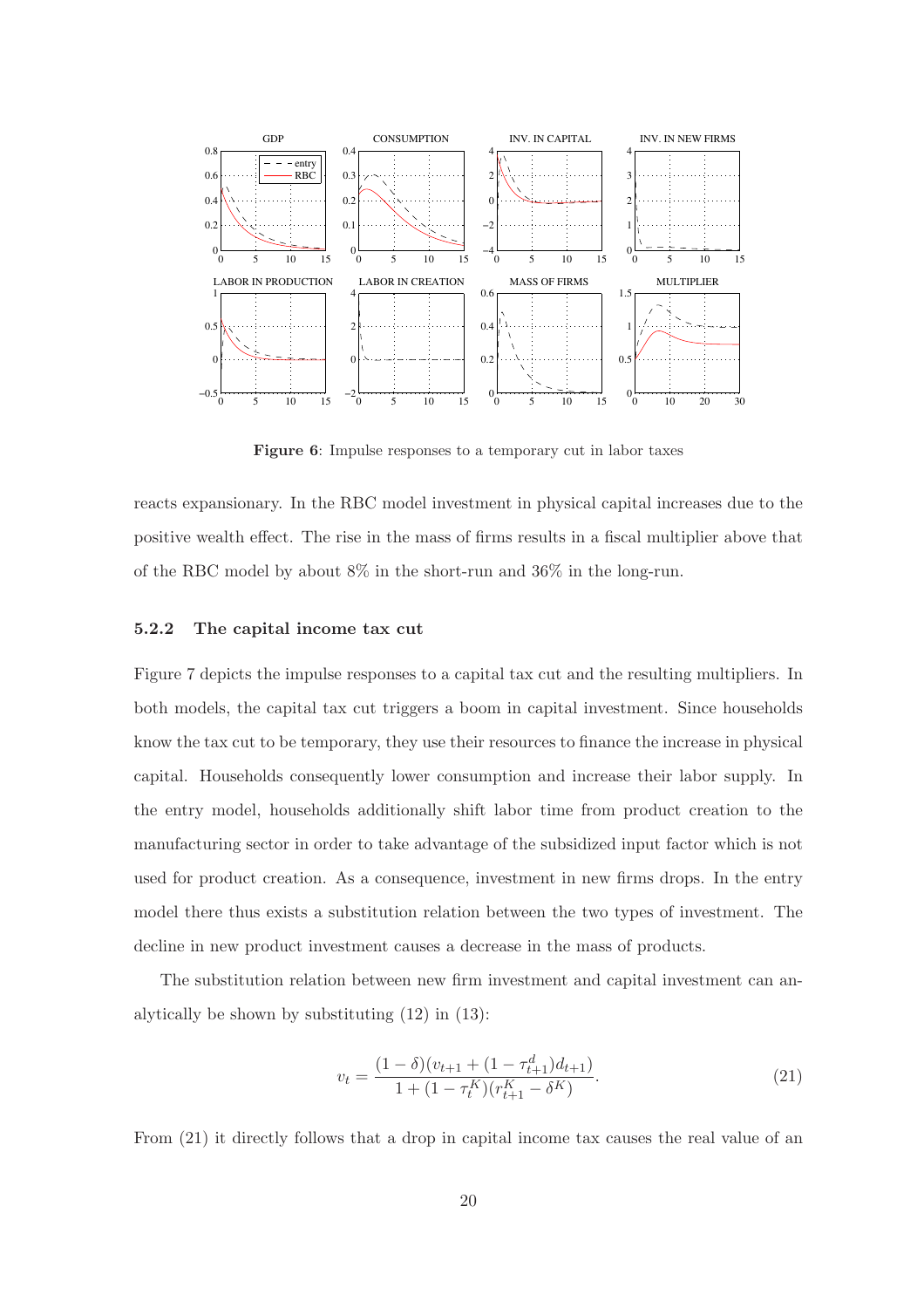

Figure 7: Impulse responses to a temporary cut in capital income taxes

operating firm in the intermediate goods sector,  $v_t$ , to decrease. This in turn induces a contractionary reaction of investment in new firms.

When compared to the RBC model, the firm entry model generates significantly smaller multipliers –  $22\%$  smaller in the short-run and  $20\%$  smaller in the long-run – caused by the additional crowding-out of new firm investment.

#### 5.2.3 The dividend income tax cut

Figure 8 shows the impulse responses to a dividend income tax cut. In the standard RBC model, this tax rate is lump-sum. Hence, it does not affect the dynamics of the economy, at all. In the entry model, however, the cut in dividend taxes increases after tax profits which induces households to invest in new firms. Therefore, private agents shift labor from the manufacturing sector towards the creation of new products. To finance the boom in product creation, capital investment is sharply reduced on impact. Again, the model depicts the substitution relation between the two types of investment. As in the case of the capital tax cut, the non-subsidized investment form drops for the sake of increasing the other one. Since the increase in investment in new firms exceeds the decline in that in physical capital, total investment reacts expansionary.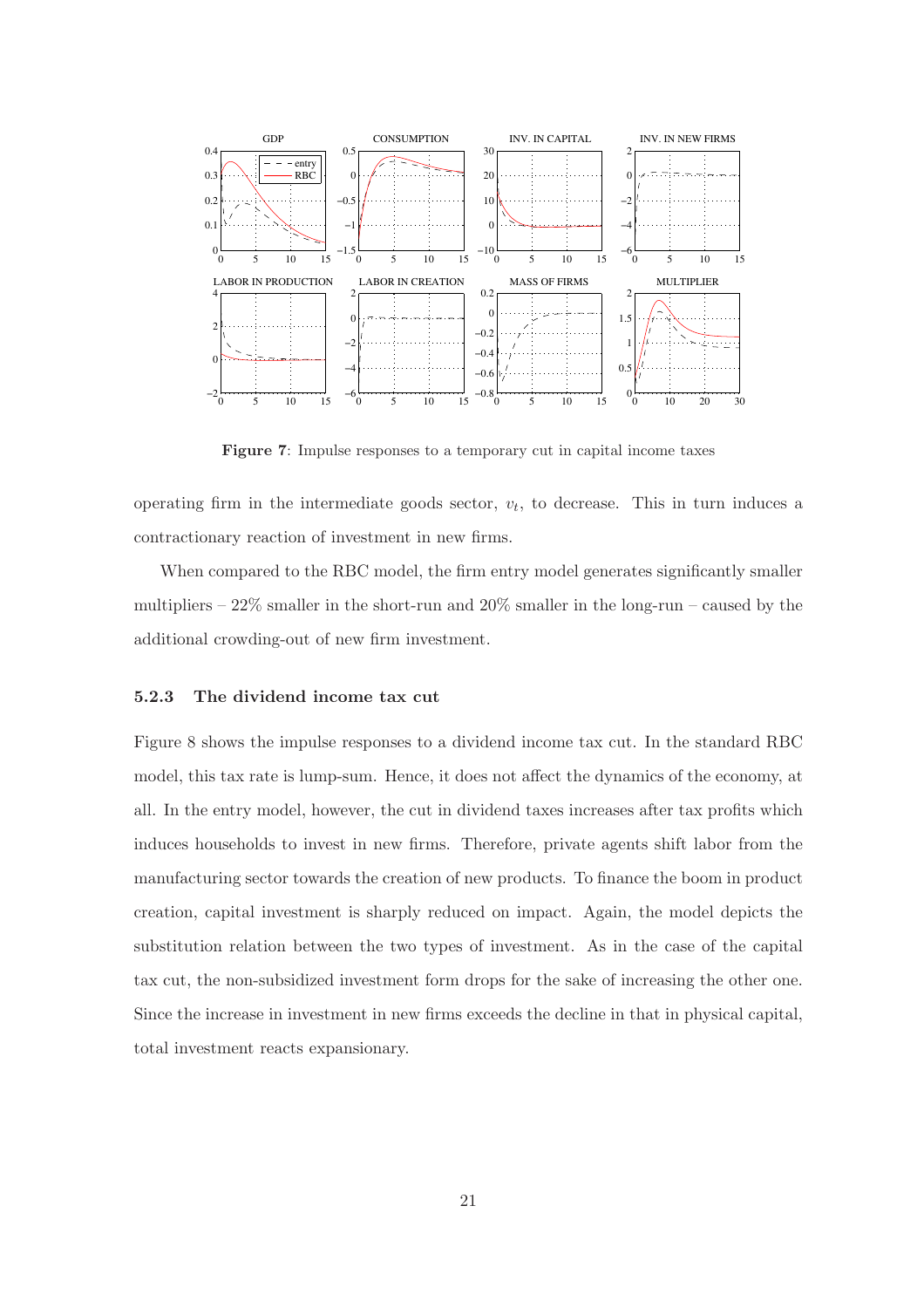

Figure 8: Impulse responses to a temporary cut in dividend income taxes

Analytically, the substitution relation can be shown by re-arranging (21):

$$
r_{t+1}^{K} = \frac{(1 - \delta)(v_{t+1} + (1 - \tau_{t+1}^{d})d_{t+1}) - v_t}{(1 - \tau_t^{K})v_t} + \delta^{K}.
$$
\n(22)

It follows that a dividend tax cut increases, in isolation, the rental rate of physical capital which equals the marginal product of capital. An increase in the marginal product of capital requires a decrease in physical capital and thus a drop in capital investment.

Figure 8 depicts that consumption increases due to the positive wealth effect resulting from higher labor income. Since labor used for product creation rises more than hours worked in the manufacturing sector decreases, total hours worked also react expansionary. All in all, the dividend tax cut has an expansionary effect on GDP since it induces a crowding-in of private consumption, total investment, and product variety which in turn leads to a larger multiplier when compared to a cut in capital taxes.

#### 5.2.4 The capital and dividend income tax cut

Up to now, we have assumed that capital income and dividend income are taxed separately. Since there exists a trade-off between investment in physical capital and investment in new firms, an isolated cut in capital income taxes leads, on the one hand, to an increase in capital investment but comes at the cost of a decline in investment in new products. A cut in dividend income taxes, on the other hand, triggers a boom in investment in new firms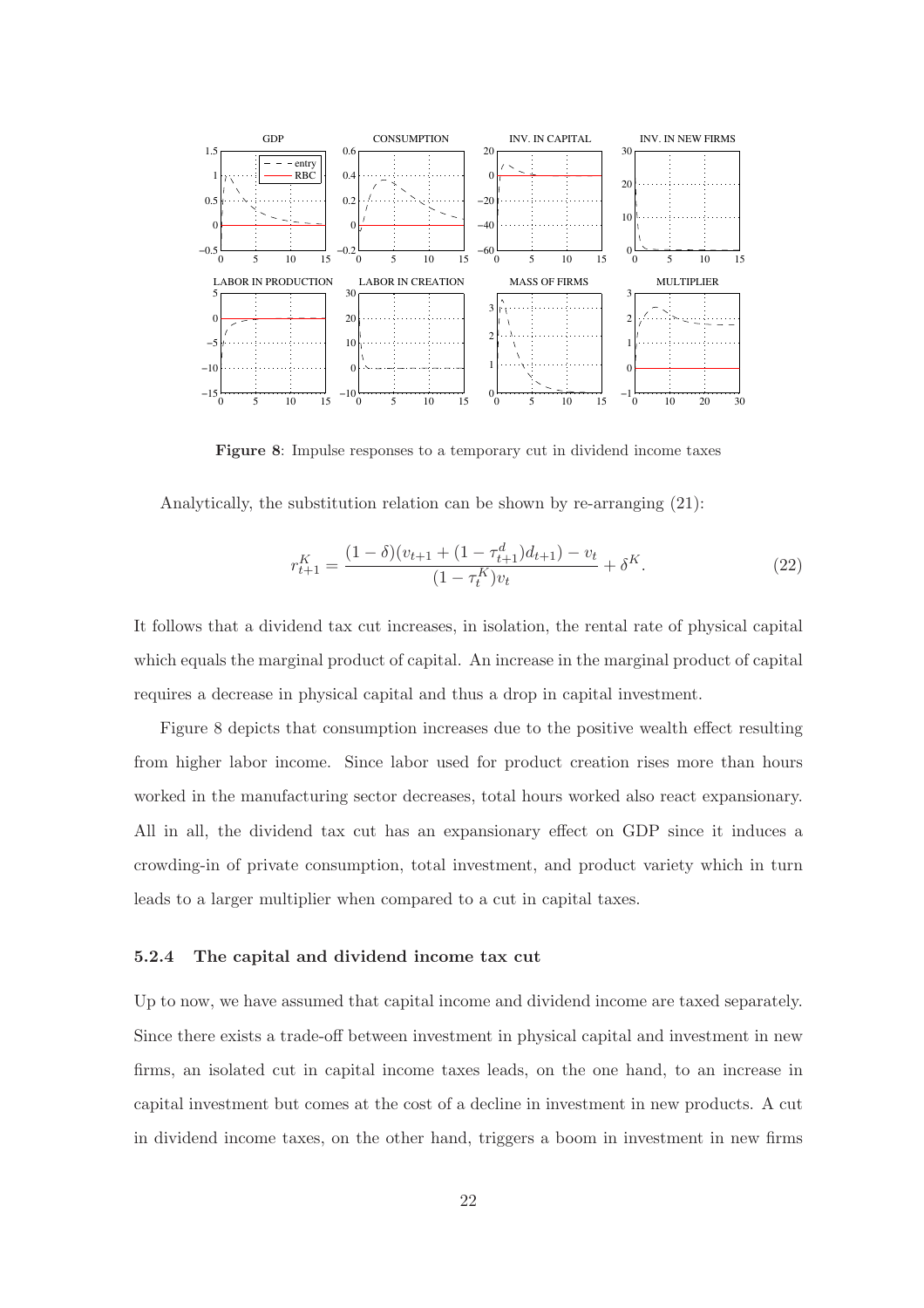and a decline in capital investment. In reality, governments however do not distinguish between the income from renting capital to firms and the profit income from holding shares of these firms. Therefore, we now assume that there exists a unified tax rate on capital and dividend income, i.e.  $\tau_t^d = \tau_t^{K.24}$ 



Figure 9: Impulse responses to a temporary cut in capital and dividend income taxes

Figure 9 shows impulse responses to a cut in the unified tax rate on dividend and capital income. In the entry model, the impacts of a combined dividend and capital tax cut turn out to be qualitatively equivalent to those of an isolated cut in dividend taxes. The results show a sharp initial decline in capital investment but a jump in investment in new firms which in turn leads to an increase in the mass of varieties. This increase amplifies the fiscal multiplier significantly by about seven times, when compared to the RBC model with a fixed mass of firms.

The rationale is that in the RBC model, this fiscal package has much smaller positive effects since part of the package is 'wasted' for a cut in dividend taxes which is completely lump-sum and thus ineffective in stimulating economy activity if the mass of firms is con-

stant.

<sup>&</sup>lt;sup>24</sup>Note that this fiscal package is again normalized such that the cost of the fiscal stimulus in the implementation period amounts to 1% of GDP.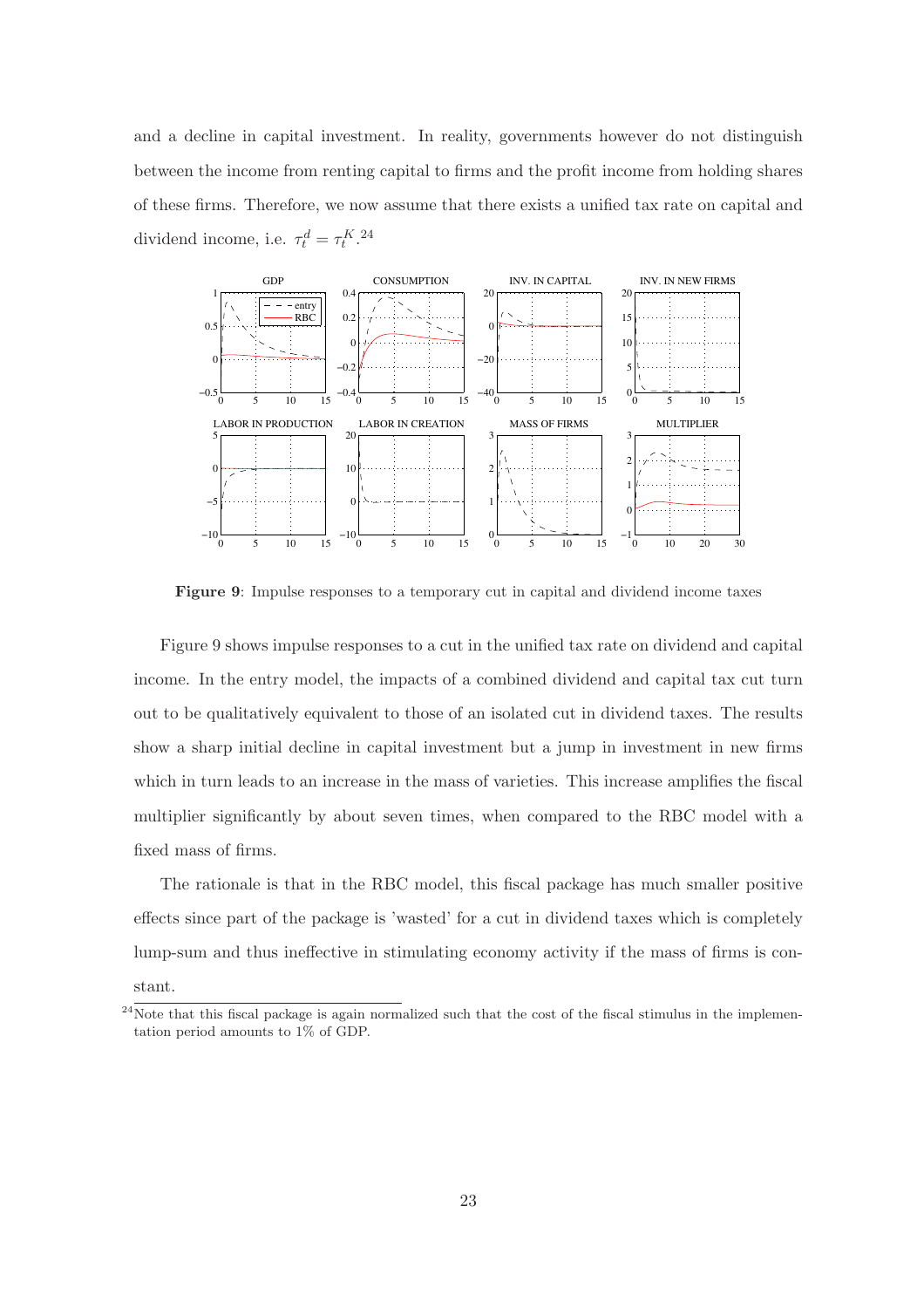#### 5.2.5 The consumption tax cut

Figure 10 shows the impulse responses to a cut in consumption taxes. The temporary tax cut stimulates aggregate demand through an increase in private consumption. Otherwise, the results for a cut in consumption taxes are qualitatively equivalent to those in response to an increase in government consumption described above. This is a plausible result since both fiscal interventions are expansionary shocks to goods demand. In contrast to the standard RBC model with a constant mass of producers, the consumption tax cut crowds out investment in new firms. As a result, the extensive margin decreases. This in turn dampens the long-run multiplier effects compared to the RBC model by about 33%. As in the case of a pure demand stimulus, the short-run multiplier remains however unaffected.



Figure 10: Impulse responses to a temporary cut in consumption taxes

#### 5.2.6 Robustness checks

We have demonstrated that the sign of the response of the mass of varieties to an increase in government consumption is ambiguous when varying the labor supply elasticity,  $\eta$ , and the shock persistence,  $\rho_g$ . In line with these findings, Table 2 shows that we obtain the same result for a consumption tax cut. This is not surprising since we already pointed out that the qualitative results for a cut in consumption taxes are equivalent to those for an increase in government consumption.

However, when regarding isolated labor, capital, and dividend income tax cuts, results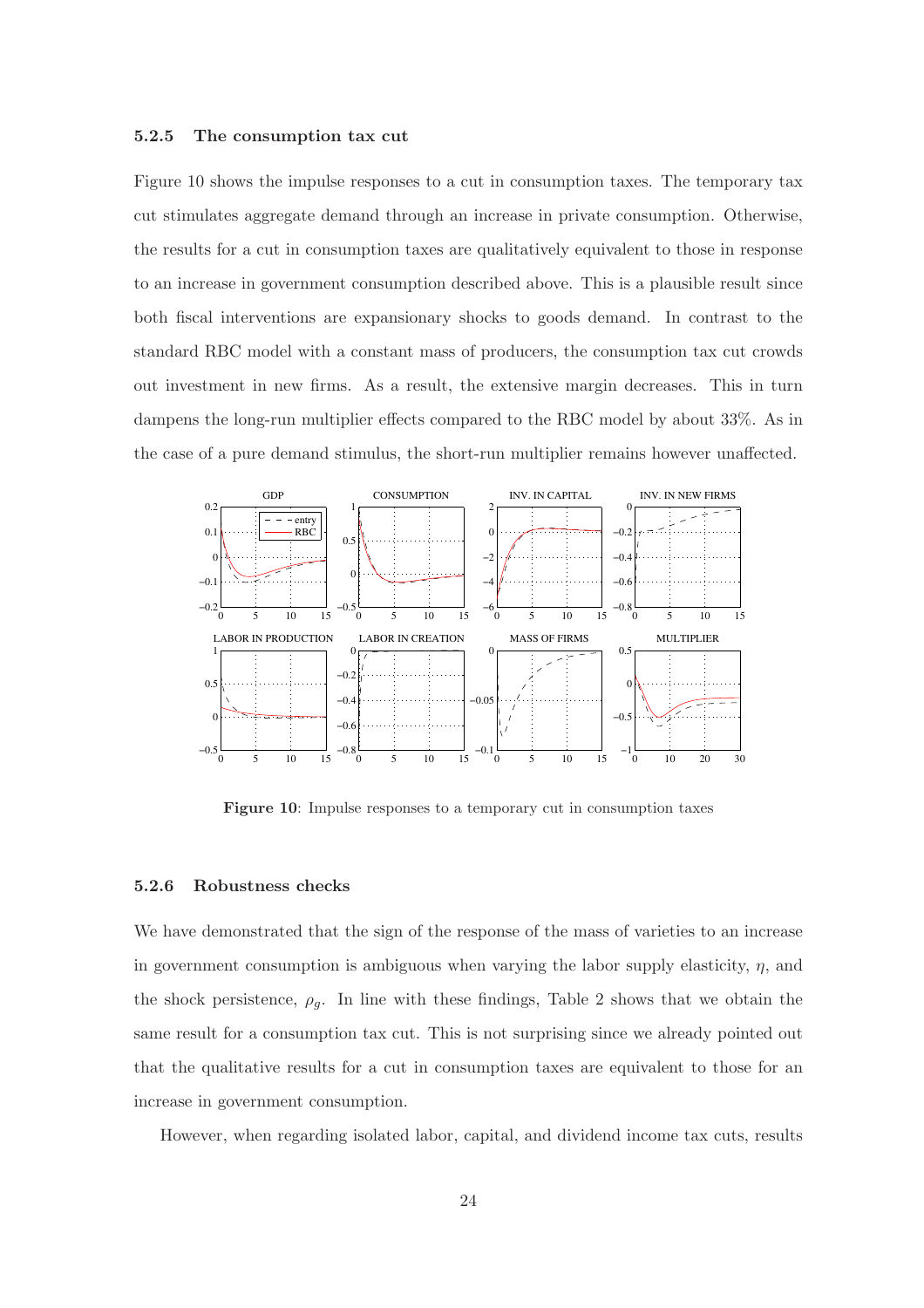| Stimulus                                                                                                        | $n = 4.02$ | $n = 3.17$ | $\eta=1$ |  | $\rho_g = 0$ $\rho_g = 0.89$ | $\rho_g = 0.97$ |
|-----------------------------------------------------------------------------------------------------------------|------------|------------|----------|--|------------------------------|-----------------|
|                                                                                                                 |            |            |          |  |                              |                 |
|                                                                                                                 |            |            |          |  |                              |                 |
|                                                                                                                 |            |            |          |  |                              |                 |
|                                                                                                                 |            |            |          |  |                              |                 |
| $\tau^K = \tau^d$                                                                                               |            |            |          |  |                              |                 |
| * A degree of autocorrelation of $\rho > 0.08$ is however sufficient to obtain an increasing mass of varieties. |            |            |          |  |                              |                 |

Table 2: Response of the mass of varieties [+ : expansionary reaction of the mass of firms, − : contractionary reaction of the mass of firms]

change. Under these fiscal stimuli, the sign of the reaction of the mass of varieties is unambiguous. The extensive margin always reacts expansionary in the case of a cut in labor and dividend income taxes, whereas it always decreases when considering a cut in capital taxation. Only if capital and dividend income taxes are not distinguishable, some degree of autocorrelation is necessary to ensure that the positive impact of the dividend tax cut dominates the contractionary impact of the cut in capital income taxes. Under our baseline calibration a degree of autocorrelation amounting to  $\rho_g \geq 0.08$  is sufficient to obtain an increasing mass of varieties.

### 5.3 The different stimuli at a glance

Table 3 shows the short- and long-run fiscal multipliers for the previously analyzed fiscal stimuli in both models and indicates the qualitative reaction of the mass of firms, N.

| Stimulus          | Short-Run  | $\%$ dev.    | $Long-Run$ | $\%$ dev. | N |
|-------------------|------------|--------------|------------|-----------|---|
|                   | Multiplier | of RBC       | Multiplier | of RBC    |   |
| G                 | 0.09       | $0\%$        | $-0.30$    | $-36\%$   |   |
| $\tau^L$          | 0.56       | 8%           | 0.99       | $36\%$    |   |
| $\tau^C$          | 0.09       | $0\%$        | $-0.28$    | $-33%$    |   |
| $\tau^K$          | 0.32       | $-22\%$      | 0.90       | $-20\%$   |   |
| $\tau^d$          | 0.45       | $n.a.*$      | 1.73       | $n.a.*$   |   |
| $\tau^K = \tau^d$ | 0.44       | 529\%<br>___ | 1.60<br>.  | 700\%     |   |

\*The dividend tax cut is lump-sum in the RBC model and thus does not yield to any fluctuations, at all.

**Table 3:** Fiscal multipliers and mass of varieties,  $N \neq$ : expansionary reaction of the mass of firms, − : contractionary reaction of the mass of firms

The pure demand stimulus generates small short- and long-run multipliers, since the increase in government consumption causes a crowding-out of private consumption, investment in physical capital, and investment in new firms. As in the RBC model, the long-run multiplier becomes even negative,  $-0.30$ . As already mentioned, the cut in consumption tax yields qualitatively the same results as the increase in government consumption. Table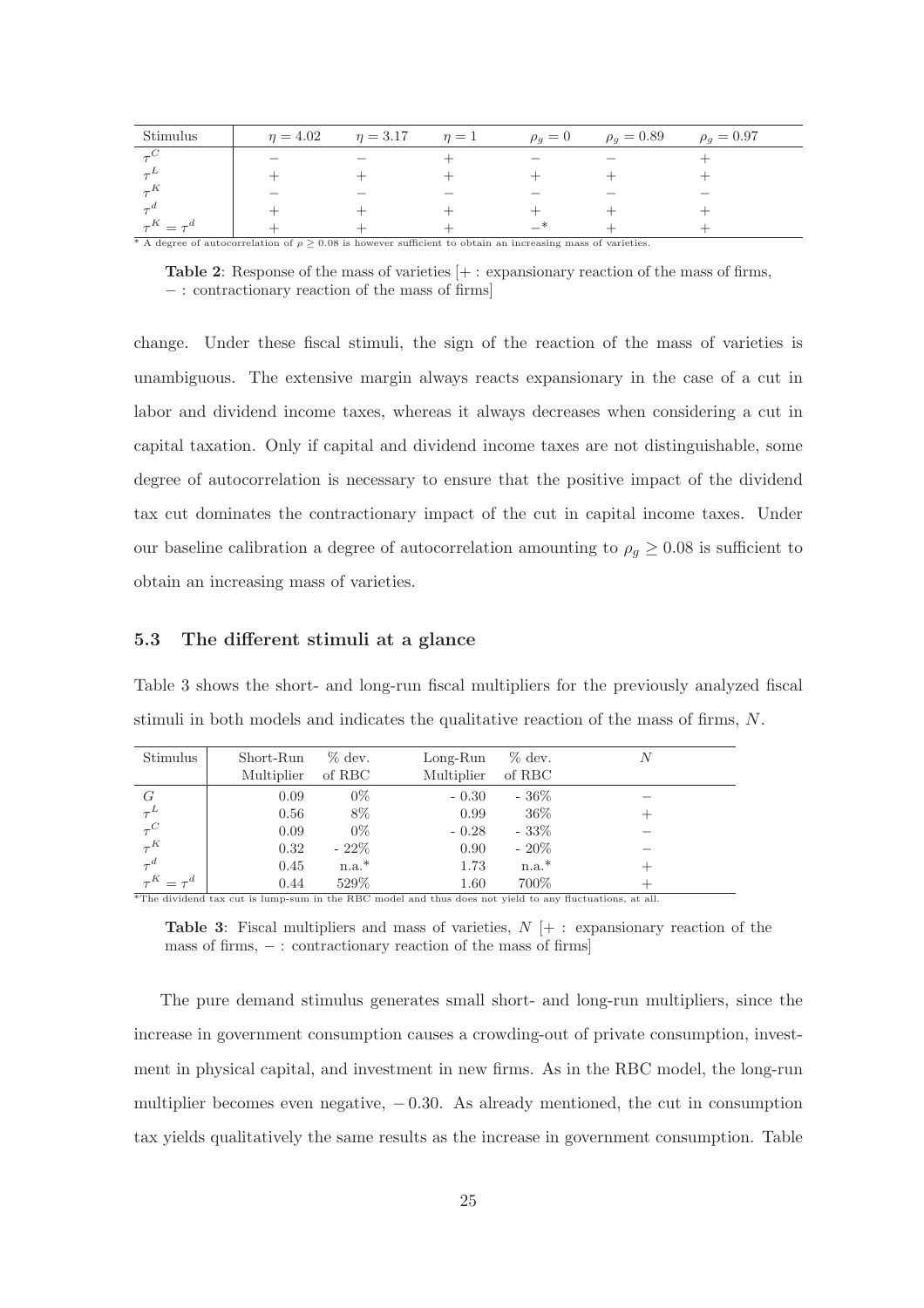3 moreover shows that both interventions also perform quantitatively equivalent. The decline in the extensive margin leads to a long-run multiplier which is 33% lower than in the RBC model.

In both the RBC and the firm entry model, the cuts in labor and capital taxes perform quite well. However, the cut in capital tax, in particular, generates a long-run multiplier slightly larger than one in the RBC model. By contrast, this is not the case in the entry model where the labor tax cut has a stronger impact than the capital tax cut. Since the capital tax cut comes at the cost of a crowding-out of investment in new firms, the multiplier is significantly dampened when compared to the RBC model. However, the capital tax cut still result in a positive long-run multiplier close to one. The labor tax cut results in a crowding-in of private consumption, investment in physical capital and in new firms. As a result, the multiplier becomes significantly amplified.

As already mentioned, the dividend income tax rate is lump-sum in the RBC model and thus does not yield to any fluctuations, at all. In the entry model, however, this tax cut has strong effects (1.73) since it causes all components of GDP to increase over the cycle. This policy intervention is thus more effective than for instance the cut in capital taxes. The unified cut in capital and dividend income taxes also leads to large multipliers in the endogenous entry model (1.60). However, when the mass of firms is fixed, the multiplier is very small but positive. The rationale is the lump-sum nature of dividend taxes under these circumstances and the resulting non-effectiveness of a part of the fiscal package.

Table 3 moreover depicts our general result since in all cases where product variety increases, the multipliers generated by the entry model exceed those of the standard RBC model. Additionally, our results imply that in line with the findings of Campolmi, Faia, and Winkler (2010) and Faia, Lechthaler, and Merkl (2010), a pure demand stimulus leads to rather small real effects. Disburdening private agents from labor, dividend, or capital income taxes is much more effective. The dividend tax cut is thereby the most effective fiscal tool since it induces a crowding-in of consumption, investment, and the extensive margin.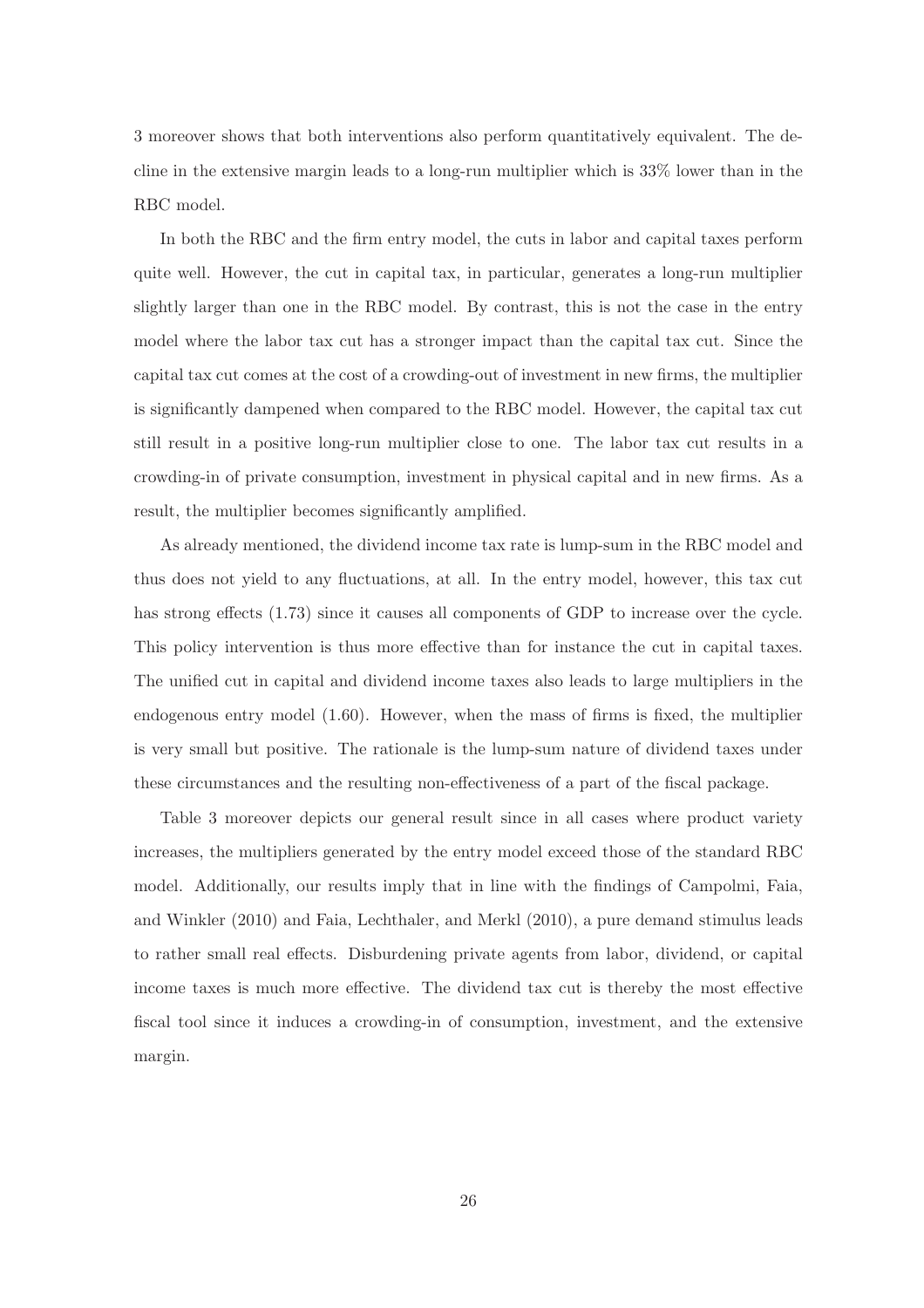## 6 Distortionary taxation

Up to now, we have assumed that fiscal interventions are financed by raising lump-sum taxes. In the following, we investigate the effects of distortionary taxation for government spending multipliers and the mass of firms. We follow Uhlig (2010) and assume that an increase in government consumption is financed partly by raising distortionary taxes on labor income and partly by issuing debt. $25$  The adjustment of distortionary taxes can be analyzed by introducing the following tax rule

$$
\tau_t^L w_t L_t = \phi_g \big( G_t + (1 + r_{t-1}) B_{t-1} - \tau_t^C C_t - \tau_t^d d_t N_t - \tau_t^K (r_t^K - \delta) K_{t-1} - \tau_t \big) ,\tag{23}
$$

where  $\phi_g$  denotes the share of distortionary taxation.  $\phi_g = 0$  is consequently equivalent to pure lump-sum taxation. We assume that all taxes, other than the labor income tax, stick to their steady state values, i.e.,  $\tau_t = \tau$ ,  $\tau_t^C = \tau^C$ ,  $\tau_t^K = \tau^K$ ,  $\tau_t^d = \tau^d$ .

In contrast to Uhlig (2010), we furthermore want to explore the effects of an increase in government consumption financed by raising the tax on consumption purchases as well as the unified tax on capital and dividend income. We therefore introduce the following variants of the tax rule described above:

$$
\tau_t^C C_t = \phi_g \big( G_t + (1 + r_{t-1}) B_{t-1} - \tau_t^L w_t L_t - \tau_t^d d_t N_t - \tau_t^K (r_t^K - \delta) K_{t-1} - \tau_t \big), \tag{24}
$$

where  $\tau_t^L = \tau^L$ ,  $\tau_t = \tau$ ,  $\tau_t^K = \tau^K$ ,  $\tau_t^d = \tau^d$ , and

$$
\tau_t^d(d_t N_t + (r_t^K - \delta)K_{t-1})
$$
  
=  $\phi_g(G_t + (1 + r_{t-1})B_{t-1} - \tau_t^C C_t - \tau_t^L w_t L_t - \tau_t^K (r_t^K - \delta)K_{t-1} - \tau_t),$  (25)

where  $\tau_t^C = \tau^C$ ,  $\tau_t^L = \tau^L$ ,  $\tau_t = \tau$ ,  $\tau_t^K = \tau_t^d$ .

We set  $\phi_g = 0.5$  implying that half of the increase in government consumption is financed by distortionary taxation. Table 4 shows the resulting short- and long-run multipliers and indicates the qualitative reaction of the extensive margin. The results for  $\phi_g = 0$  are obviously those shown in Table 3.

<sup>25</sup>Remark: Then, Ricardian equivalence naturally does not hold anymore.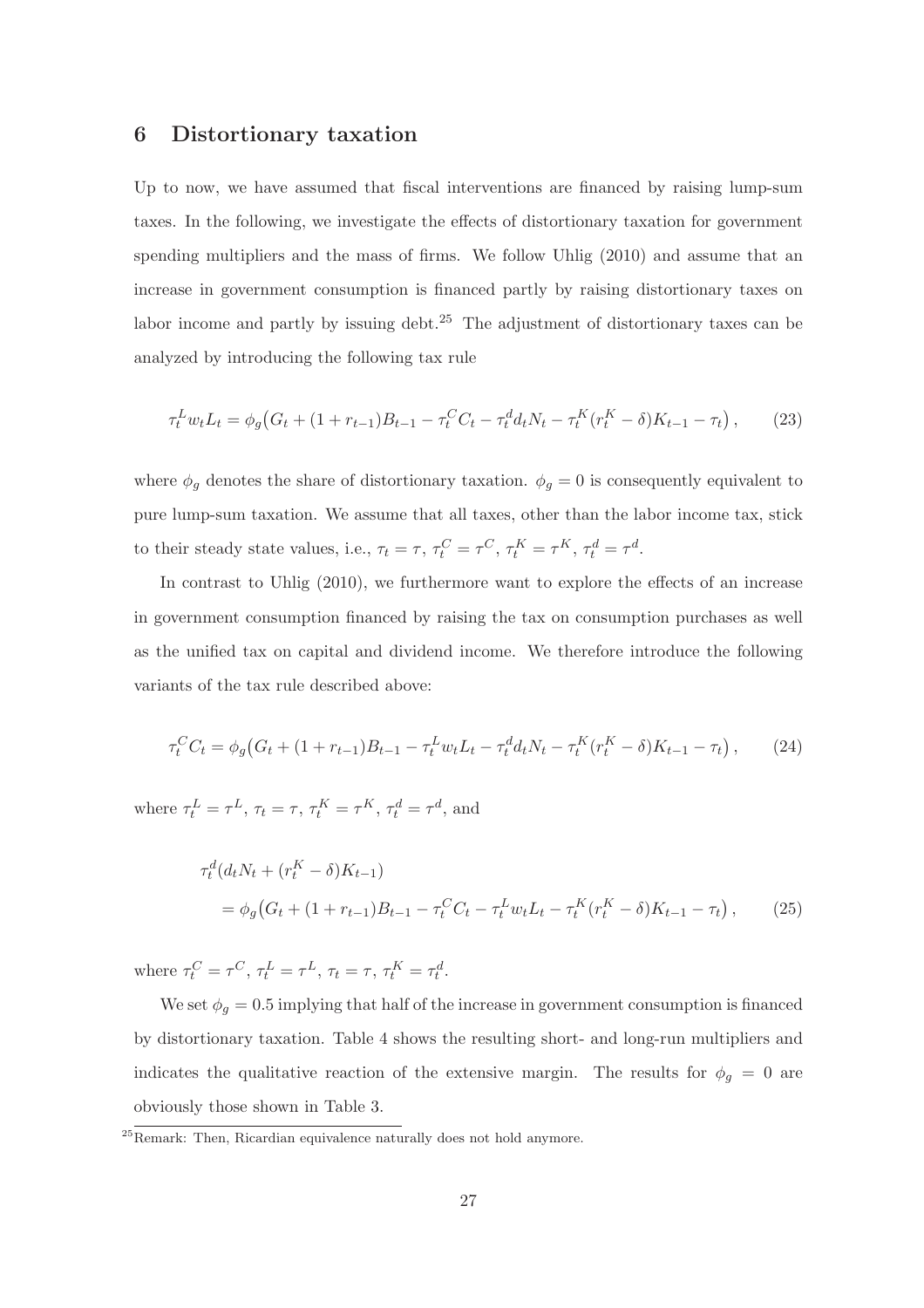| Stimulus          | Short-Run         | $\%$ dev. | $Long-Run$ | $\%$ dev. | N                        |
|-------------------|-------------------|-----------|------------|-----------|--------------------------|
|                   | Multiplier of RBC |           | Multiplier | of RBC    |                          |
|                   | $-0.35$           | $-6\%$    | $-1.67$    | $-45%$    | $\overline{\phantom{a}}$ |
|                   | $-0.05$           | $-67\%$   | $-0.06$    | $-20\%$   | $\overline{\phantom{a}}$ |
| $\tau^K = \tau^d$ | $-0.53$           | $-430\%$  | $-6.43$    | $-1210\%$ | $\overline{\phantom{a}}$ |

Table 4: Government spending multipliers and mass of varieties, N, under distortionary taxation ( $\phi_q = 0.5$ )

Three results are worth mentioning. First, as in Uhlig (2010), distortionary taxation of labor income leads to a strong negative long-run multiplier. This result also holds when considering distortionary taxes on the unified tax on capital and dividend income. If the increase in government consumption is however financed through an increase in consumption taxes, the short- and long-run fiscal multipliers are approximately zero in both models.<sup>26</sup>

Second, the quantitative response of the extensive margin does not only depend on the fiscal shock persistence and on the labor supply elasticity but also on the way an increase in government consumption is financed. Table 4 shows that in all cases of financing, the fiscal intervention leads to a decline in the mass of firms.

Finally, when comparing the multipliers of the entry model with those of the RBC model with a fixed mass of firms, we again find strong evidence for an additional crowdingout effect of the extensive margin. In all cases, the mass of firms reacts contractionary leading to smaller multipliers. Consequently, when assuming an endogenous mass of firms and fiscal policy financed with distortionary taxation, the short- and long-run multipliers become significantly smaller, i.e. more negative.

We obtain the strongest decelerating effects in the case of the unified tax to capital and dividend income since dividend taxation is lump-sum in the RBC model such that part of the fiscal package is ineffective. Moreover, Table 3 reports that the unified change in this tax rate has in isolation stronger effects than the pure fiscal demand stimulus.

# 7 Conclusion

Since recent theoretical contributions analyze the impacts of fiscal stimuli only on standard economic measures of economic activity (GDP, employment, investment) but neglect their impact on the extensive margin, this paper analyzes different fiscal stimuli in an estimated

<sup>&</sup>lt;sup>26</sup>This result becomes even stronger in the case  $\phi_g = 1$ . Then, fiscal policy has no effects, at all.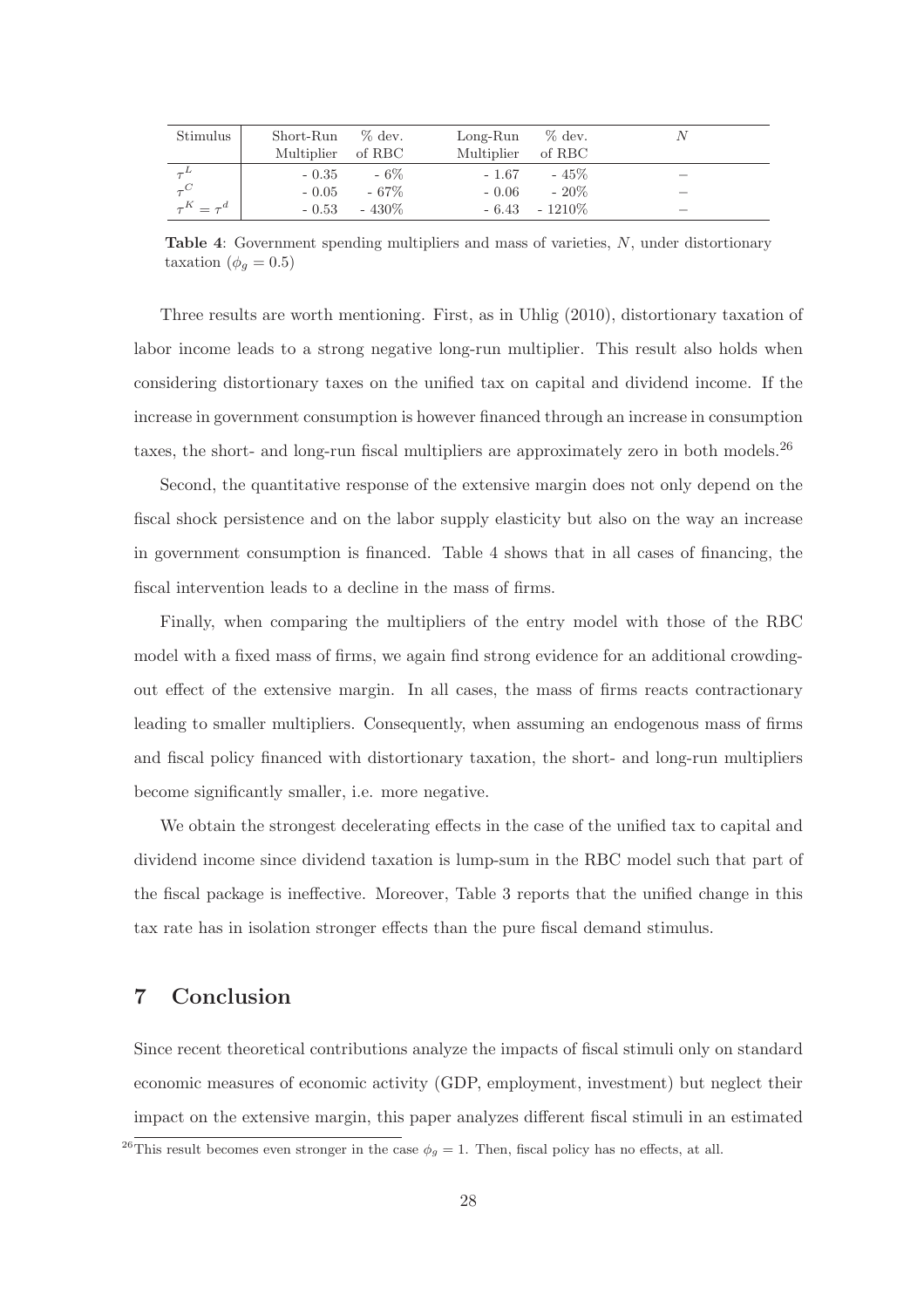model with endogenous product creation.

We demonstrate that the extensive margin is a crucial dimension for evaluating fiscal policy since it can accelerate and decelerate the impacts of fiscal stimuli. More precisely, we find that if in response to a fiscal stimulus the mass of firms increases, fiscal multipliers are amplified. If, however, the mass of firms declines, the reaction of the extensive margin dampens the impact on economic activity. This result remains robust to different fiscal interventions such as tax cuts and fiscal packages financed by distortionary taxation.

We show that a pure demand stimulus and a consumption tax cut are not the recommendable fiscal tools to boost GDP since these interventions result in an additional crowding-out effect of investment in new firms. A policy maker should instead concentrate on disburdening private agents from labor and dividend taxes since these fiscal interventions both induce a crowding-in of consumption, of investment in existing capital, and of investment in new product creation. The latter effect in turn leads to a further amplification via an increase in the mass of products.

Considering the case that the increase in government consumption is financed by distortionary income taxation, we find that the tax hike causes fiscal multipliers to become strongly negative which is even amplified by a decreasing mass of varieties. This result echoes the findings of Uhlig (2010) in the case of distortionary labor taxation. If the demand stimulus is financed with higher consumption taxes, the fiscal multiplier is approximately zero.

To highlight the role of an endogenous mass of firms for the impacts of different fiscal packages on real economic activity, we employ a real business cycle model with firm entry. Thus, our framework does not allow for any role of monetary policy which, however, plays an important role as a policy response to economic downturns. The interplay of monetary and fiscal policy in a model with firm entry may thus be a promising area for future research. Moreover, the simplicity of our model precludes a thorough quantitative examination of the impacts of the ARRA fiscal stimulus packages. Future research should be to conduct a Bayesian estimation of a DSGE model with several nominal and real frictions as well as endogenous firm entry to quantify the fiscal accelerator discussed in the paper at hand.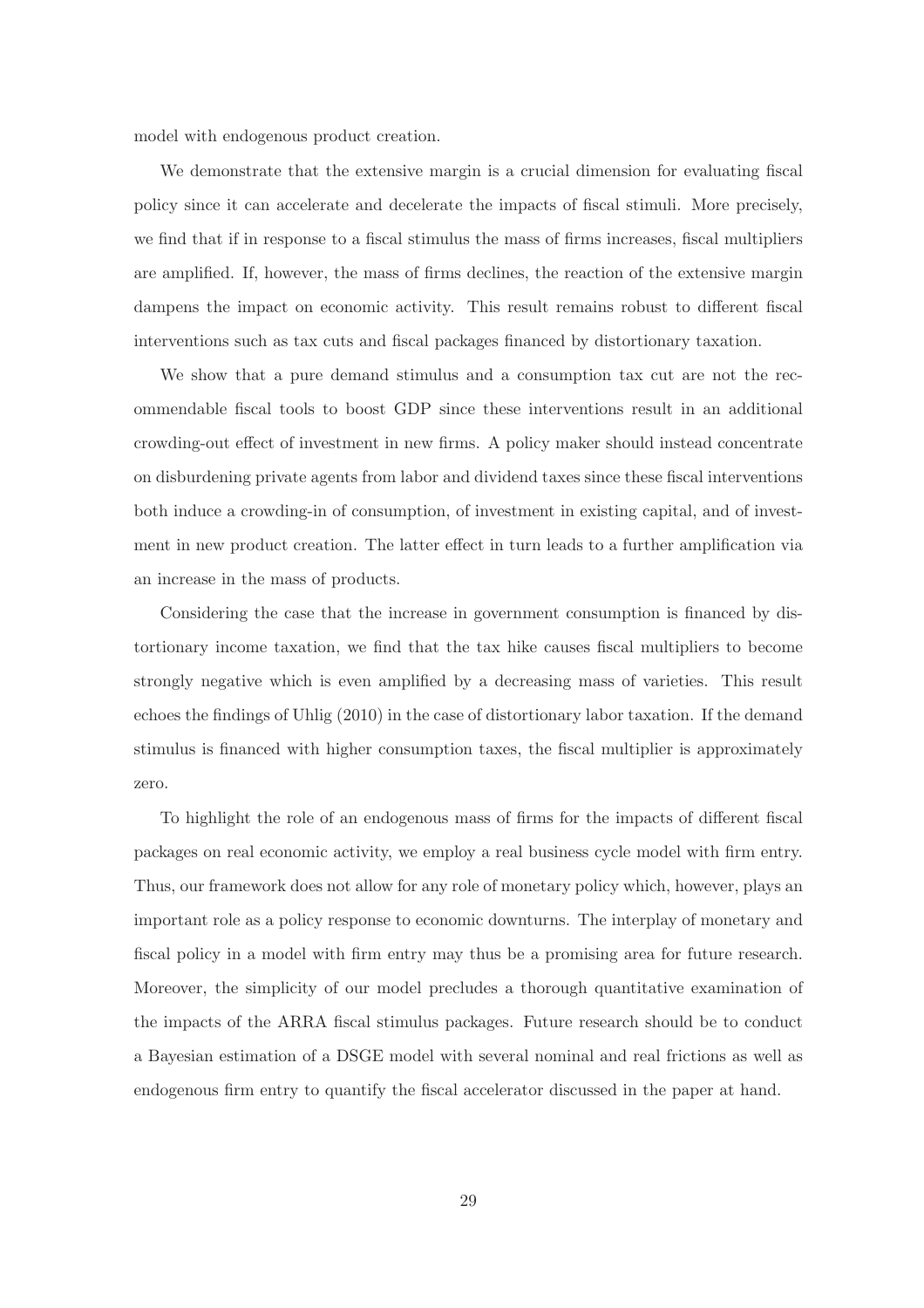# References

- Baxter, Marianne and Robert G. King (1993). Fiscal Policy in General Equilibrium. American Economic Review 83, 315-334.
- Bergin, Paul R. and Giancarlo Corsetti (2008). The Extensive Margin and Monetary Policy. Journal of Monetary Economics 55 (7), 1222-1237.
- Benassy, Jean-Pascal (1996). Taste for variety and optimum production patterns in monopolistic competition. Economics Letters 52, 41-47.
- Bilbiie, Florin, Ghironi, Fabio and Marc J. Melitz (2007a). Endogenous Entry, Product Variety, and Business Cycles. NBER Working Paper 13646.
- Bilbiie, Florin, Ghironi, Fabio and Marc J. Melitz (2007b). Monetary Policy and Business Cycles with Endogenous Entry and Product Variety. NBER Macroeconomics Annual 22, 299-353.
- Broda, Christian and David E. Weinstein (2010). Product Creation and Destruction: Evidence and Price Implications. American Economic Review 100, 691–723.
- Campolmi, Alessia, Faia, Ester and Roland C. Winkler (2010). Fiscal Calculus in a New Keynesian Model with Matching Frictions. Kiel Working Paper 1602.
- Cavallo, Michele (2005). Government employment expenditure and the effects of fiscal policy shocks. Federal Reserve Bank of San Francisco Working Paper 2005-16.
- Christiano, Lawrence, Eichenbaum, Martin and Sergio Rebelo (2009). When is the government spending multiplier large? NBER Working Paper 15394.
- Chugh, Sanjay K. and Fabio Ghironi (2009). Optimal Fiscal Policy with Endogenous Product Variety. mimeo.
- Cogan, John F., Cwik, Tobias, Taylor, John B. and Volker Wieland (2010). New Keynesian versus Old Keynesian Government Spending Multipliers. Journal of Economic Dynamics and Control; 34(3); 281-295.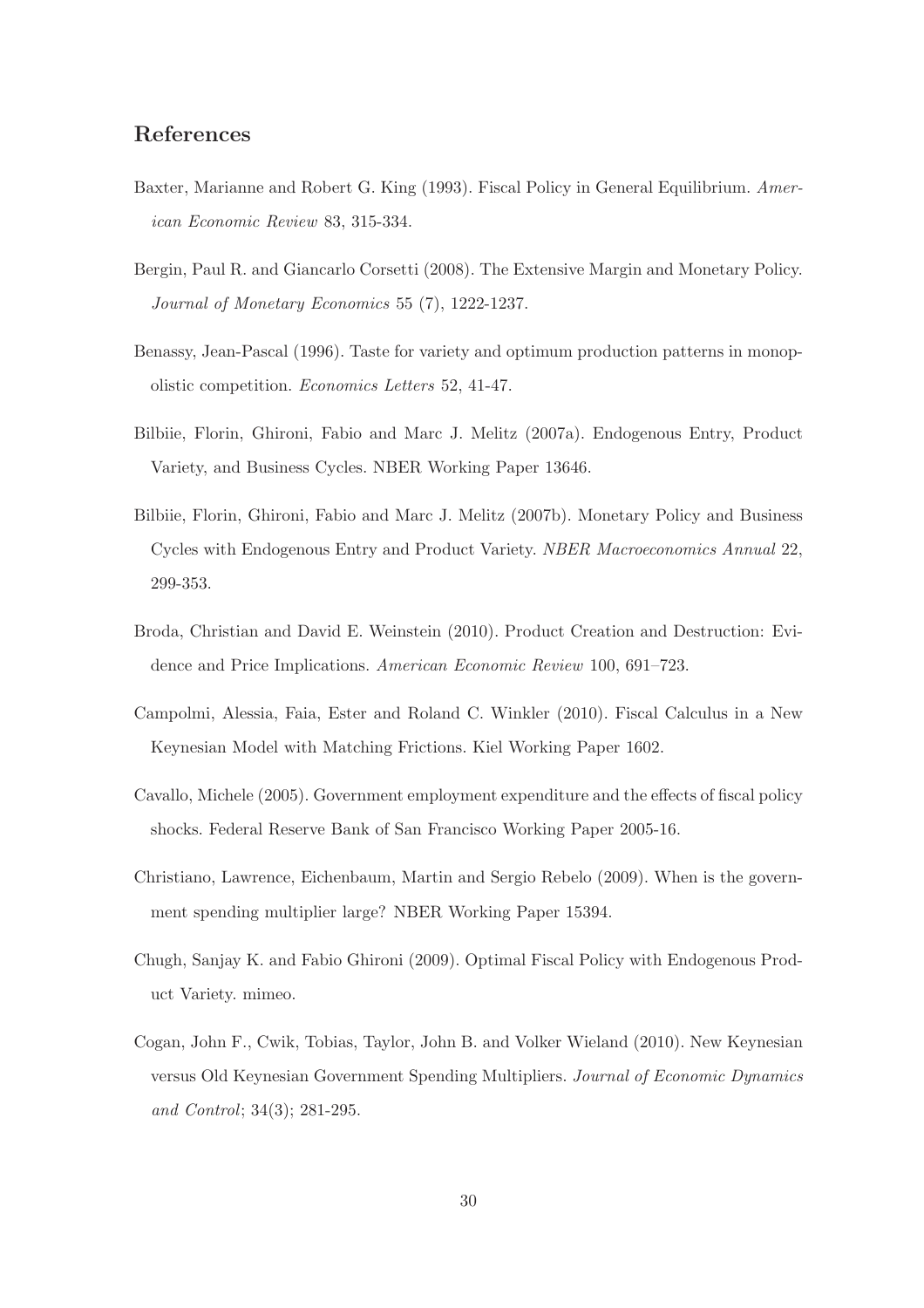- Cwik, Tobias and Volker Wieland (2009). Keynesian government spending multipliers and spillovers in the euro area. Goethe University Frankfurt, mimeo.
- Devereux, Michael B., Head, Allen C. and Beverly J. Lapham (1996). Aggregate Fluctuations with Increasing Return to Specialization and Scale. Journal of Economic Dynamics and Control 20 (4), 627-656.
- Faia, Ester (2009). Oligopolistic Competition and Optimal Monetary Policy. Kiel Working Paper 1552.
- Faia, Ester, Lechthaler, Wolfgang and Christian Merkl (2010). Fiscal Multipliers and the Labour Market in the Open Economy. Kiel Working Paper 1592.
- Gomes, Pedro (2009). Fiscal Policy and the Labour Market: The Effects of Public Sector Employment and Wages. London School of Economics, mimeo.
- Leeper, Eric M., Walker, Todd B. and Shu-Chun S. Yang (2010). Government Investment and Fiscal Stimulus in the Short and Long Runs. NBER Working Paper 15153.
- Lewis, Vivien (2009). Business Cycle Evidence on Firm Entry. Macroeconomic Dynamics 13, 605-624.
- Lewis, Vivien and Céline Poilly (2010). Firm Entry and the Monetary Transmission Mechanism.
- Romer, Christina and Jared Bernstein (2009). The job impact of the american recovery and reinvestment plan.
- Smets, Frank and Raf Wouters (2003). An Estimated Stochastic Dynamic General Equilibrium Model of the Euro Area. Journal of the European Economic Association 1, 1123- 1175.
- Smets, Frank and Raf Wouters (2007). Shocks and Frictions in U.S. Business Cycles: A Bayesian DSGE Approach. American Economic Review 97, 586-606.
- Totzek, Alexander (2010). Firms' Heterogeneity, Endogenous Entry, and Exit Decisions. mimeo.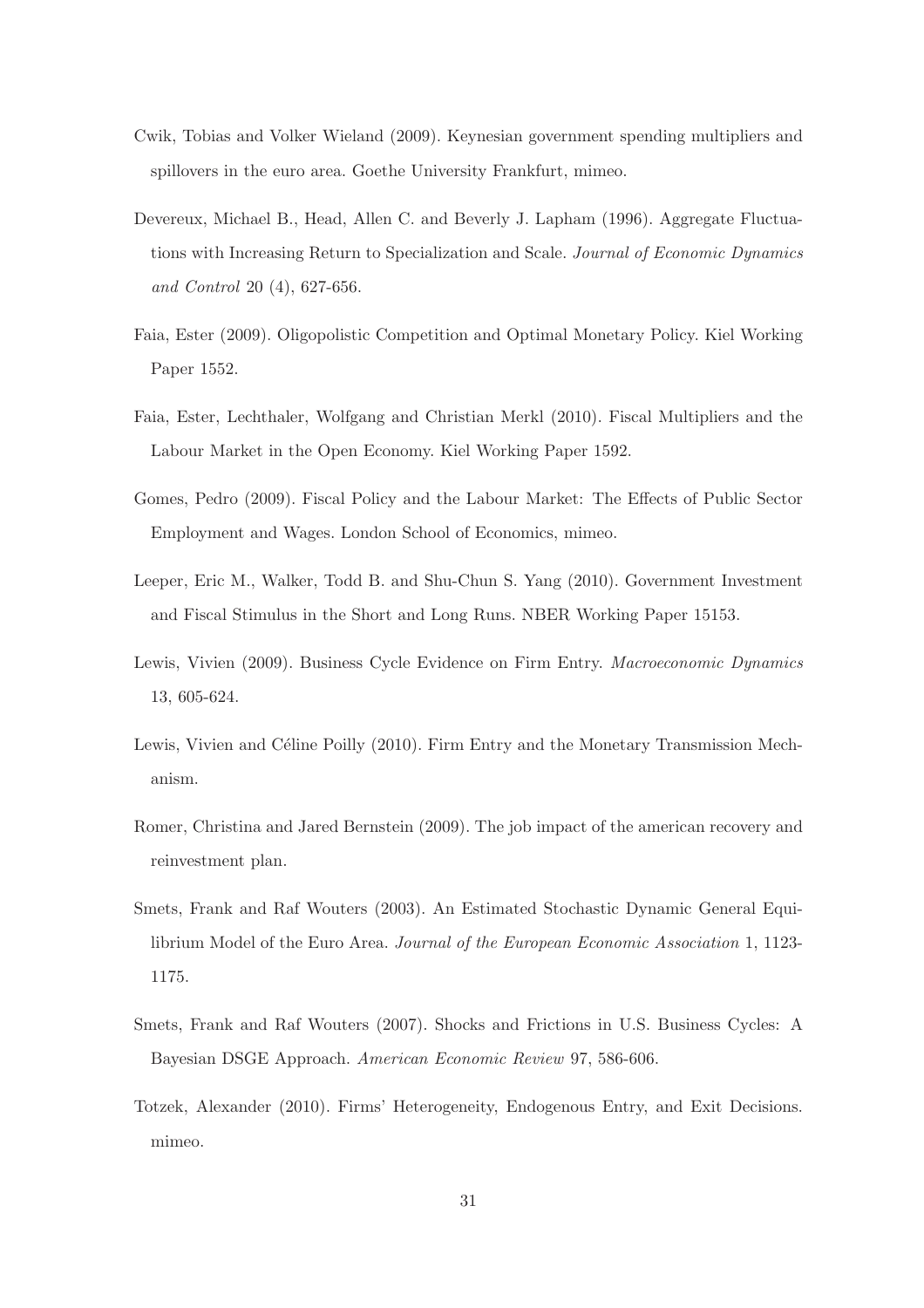Trabandt, Mathias and Harald Uhlig (2009). How Far Are We from the Slippery Slope? The Laffer Curve Revisited. NBER Working Paper 15343.

Uhlig, Harald (2010). Some Fiscal Calculus. American Economic Review 100, 30-34.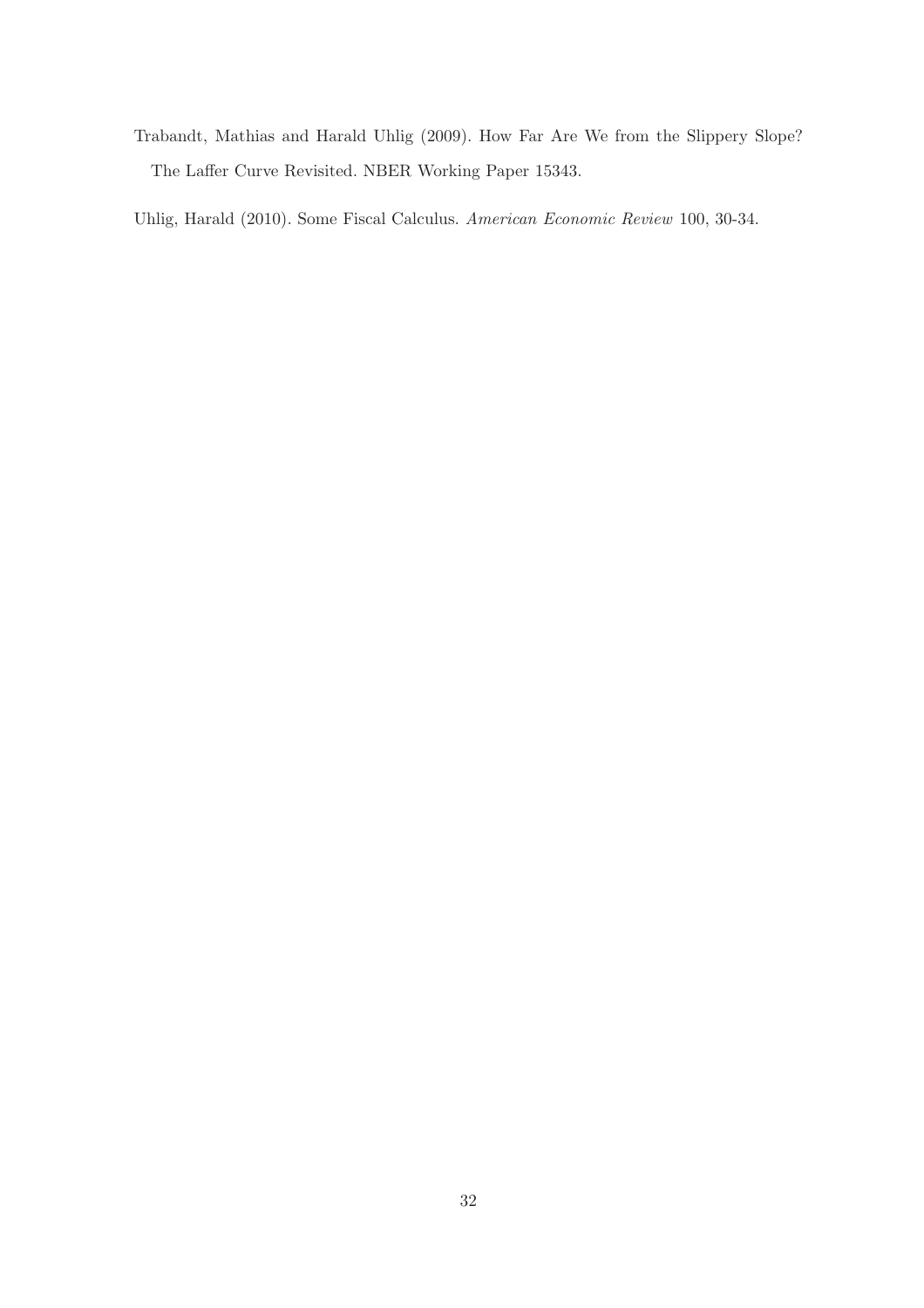# Appendix A

#### Definition of data variables

Demeaned growth rates

 $data\_GDP = (output/output(-1)-mean(output/output(-1))) * 100$ data CONS=(consumption/consumption(-1)-mean(consumption/consumption(-1)))\*100 data HOURS= (hours/hours(-1)-mean(hours/hours(-1)))\*100 data WAGE=(real wage/real wage(-1)-mean(real wage/real wage(-1))) $*100$  $data\_NBF=(NBF/NBF(-1)-mean(NBF/NBF(-1)))*100$ 

Absolute values consumption  $=$  ( PCEC / GDPDEF ) / LNSindex  $output = (GDPC96 / LNSindex)$ hours = ( $PRS85006023 * CE16OV / 100$ ) / LNSindex real wage = ( PRS85006103 / GDPDEF )

#### Source of the original data

GDPC96 : Real Gross Domestic Product - Billions of Chained 1996 Dollars, Seasonally Adjusted Annual Rate Source: U.S. Department of Commerce, Bureau of Economic Analysis

GDPDEF : Gross Domestic Product - Implicit Price Deflator - 1996=100, Seasonally Adjusted

Source: U.S. Department of Commerce, Bureau of Economic Analysis

PCEC : Personal Consumption Expenditures - Billions of Dollars, Seasonally Adjusted Annual Rate

Source: U.S. Department of Commerce, Bureau of Economic Analysis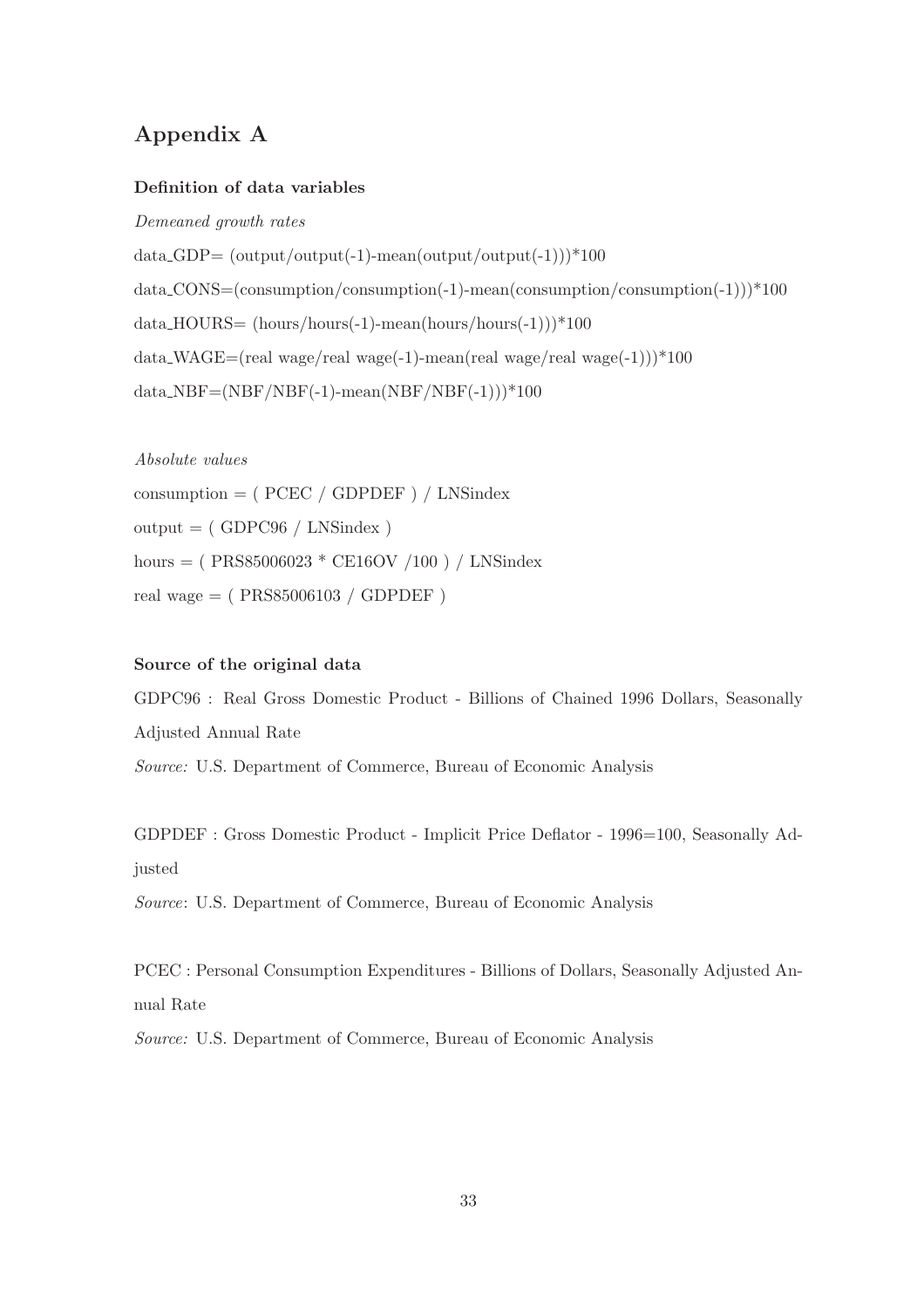CE16OV : Civilian Employment: Sixteen Years & Over, Thousands, Seasonally Adjusted Source: U.S. Department of Labor: Bureau of Labor Statistics

CE16OV index : CE16OV (1992:3)=1

LNS10000000 : Labor Force Status : Civilian noninstitutional population - Age : 16 years and over - Seasonally Adjusted - Number in thousands (Before 1976: LFU800000000 : Population level - 16 Years and Older) Source: U.S. Bureau of Labor Statistics

LNSindex : LNS10000000(1992:3)=1 PRS85006023 - Nonfarm Business, All Persons, Average Weekly Hours Duration : index, 1992 = 100, Seasonally Adjusted Source : U.S. Department of Labor

PRS85006103 - Nonfarm Business, All Persons, Hourly Compensation Duration : index,  $1992 = 100$ , Seasonally Adjusted Source : U.S. Department of Labor

NBF: Net Business Formation: index, 1967=100 Source: Survey of Current Business available at Fraser St. Louis Fed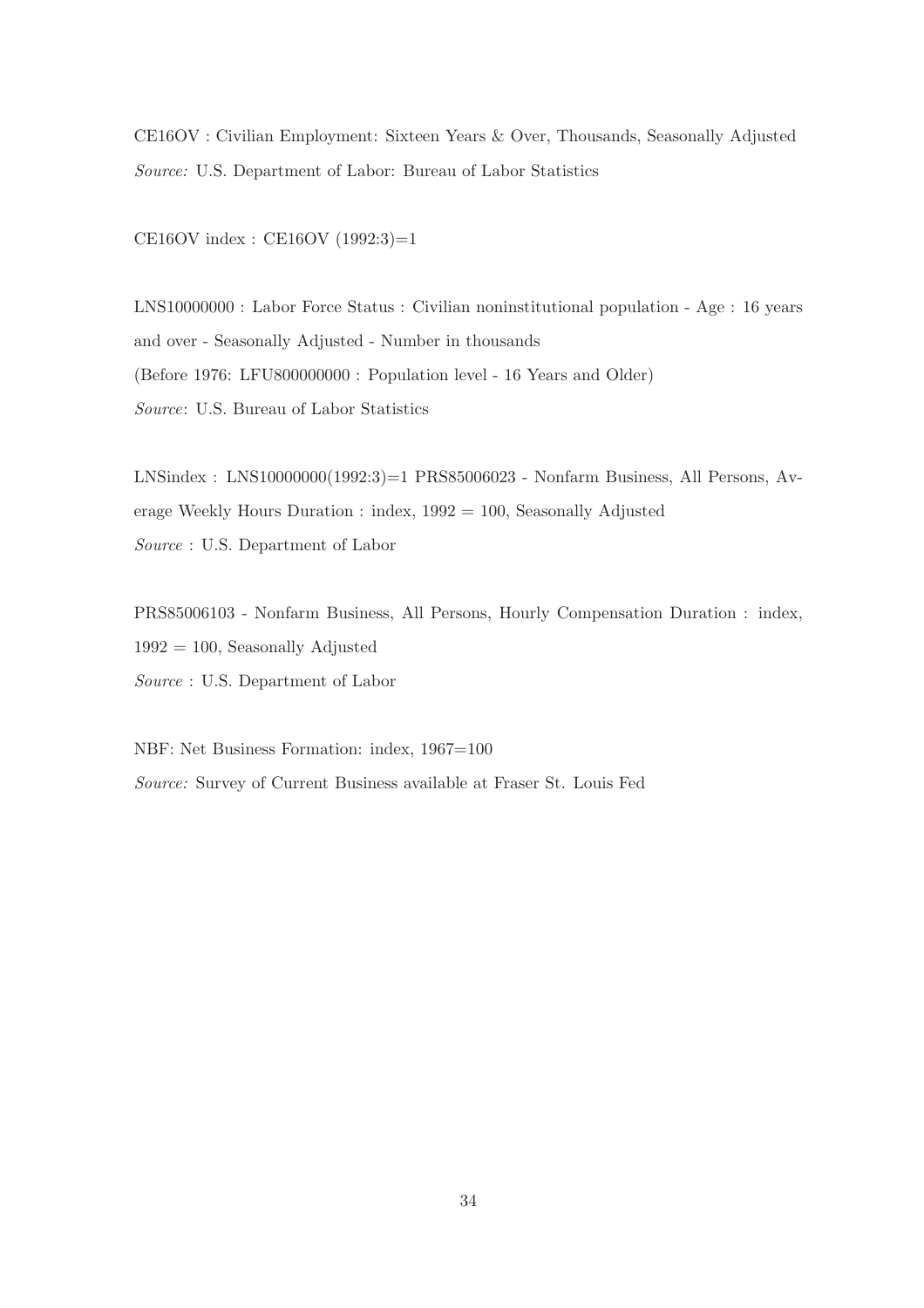# Appendix B

| Description             | Equation                                                                                                                                                         |
|-------------------------|------------------------------------------------------------------------------------------------------------------------------------------------------------------|
| Consumption Euler       | $C_t^{-\sigma}/(1+\tau_t^C) = \beta E_t \left\{ C_{t+1}^{-\sigma}/(1+\tau_{t+1}^C)(1+r_t) \right\}$                                                              |
| Capital Euler           | $C_t^{-\sigma}/(1+\tau_t^C) = \beta \mathop{\rm E{}}\nolimits_t \left\{ C_{t+1}^{-\sigma}/(1+\tau_{t+1}^C)\big(1+(1-\tau_t^K)(r_{t+1}^K-\delta^K)\big) \right\}$ |
| Shares Euler            | $v_t = (1 - \delta)\beta E_t \left\{ C_{t+1}^{-\sigma} (1 + \tau_t^C) / (C_t^{-\sigma} (1 + \tau_{t+1}^C)) (v_{t+1} + (1 - \tau_{t+1}^d) d_{t+1}) \right\}$      |
| Labor supply            | $(1 - \tau_t^L) w_t = \chi L_t^{\eta} C_t^{\sigma} (1 + \tau_t^C)$                                                                                               |
| GDP                     | $Y_t = Y_t^C + v_t N_{E,t} = w_t L_t + N_t d_t + r_t^K K_{t-1}$                                                                                                  |
| Aggregate demand        | $Y_t^C = C_t + I_t + G_t$                                                                                                                                        |
| Investment in new firms | $I_{E,t} = v_t N_{E,t}$                                                                                                                                          |
| Total profit income     | $N_t d_t = (1 - (\zeta_t - 1)/\zeta_t) Y_t^C$                                                                                                                    |
| Pricing                 | $\rho_t = \zeta_t/(\zeta_t - 1)mc_t$                                                                                                                             |
| Real wage               | $w_t = \alpha(\zeta_t - 1)Y_t^C/(\zeta L_t^C)$                                                                                                                   |
| Rental rate             | $r_{t}^{K} = (1 - \alpha)(\zeta - 1)Y_{t}^{C}/(\zeta_{t}K_{t-1})$                                                                                                |
| Labor in manufacturing  | $Y_t^C = \rho_t z_t (L_t^C)^{\alpha} K_{t-1}^{1-\alpha}$                                                                                                         |
| Labor in entry          | $L_t^E = f_{E,t}/z_t N_{E,t}$                                                                                                                                    |
| Capital accumulation    | $K_t = (1 - \delta^K)K_{t-1} + I_t$                                                                                                                              |
| Number of firms         | $N_t = (1 - \delta)(N_{t-1} + N_{E,t-1})$                                                                                                                        |
| Free entry              | $v_t = f_{E,t}/z_t w_t$                                                                                                                                          |
| Real price              | $\rho_t = N_t^{1/(\zeta_t - 1)}$                                                                                                                                 |

Table 5: The model at a glance